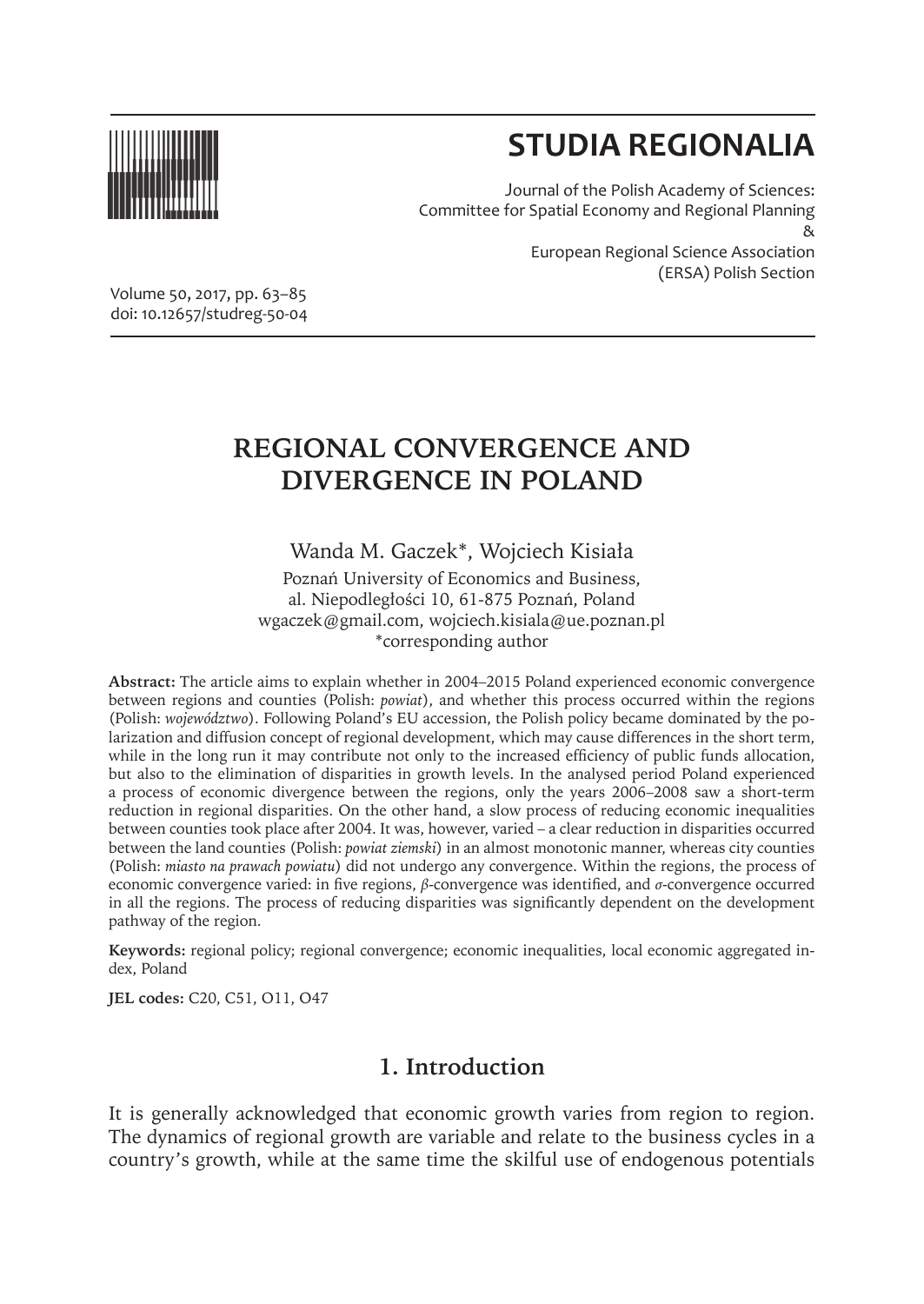of the regions seems to be a necessary prerequisite for the socio-economic development of the whole country.

The country's regional policy involves deliberate actions of government authorities in cooperation with local government authorities, which are aimed at improving the economic competitiveness of all the regions, giving them equal development opportunities and ensuring the economic, social and territorial cohesion of the country. The policy defined in this way embraces not only government intervention in the poorest areas, but also the creation of optimal conditions for socio-economic development of the whole country. We can assume that, in the long run, the result of actions taken as part of the country's regional policy will be the economic convergence of the regions.

At the same time, regions – even when managing their development involves both state and local government – pursue their own, more or less autonomous, development policy. Its prime goal is to ensure the conditions allowing for raising the standard of living and for building the socially and territorially cohesive, sustainable growth of the region. We can, therefore, consider intraregional convergence between smaller units (subregions, counties) in particular regions.

Problems related to the spatial aspects of convergence become particularly important in view of the potential economic effects of equalizing or diversifying levels of economic growth, as well as in the face of political challenges. This is related to the implementation of the European Union's regional policy, whose main objective is to ensure economic and social cohesion within the Community by reducing territorial imbalances. The implementation of cohesion policy is assumed to result in achieving convergence by eliminating excessive developmental disparities. However, the treaty provisions do not specify at what level of the EU territorial organization inequalities in socio-economic development should be reduced – international, interregional or even intraregional. These ambiguities seem to be extremely important because, as shown by the research results in the field of new economic geography (Puga 1999; Martin & Ottaviano 2001; Brakman et al. 2005), an increase in the development dynamics of the entire spatial system is most often associated with an increase in internal differences between its constituent parts (Kisiała 2016a; Kisiała & Suszyńska 2017).

The effective implementation of regional policy and the rate at which convergence is achieved depends, to a significant extent, on the strategy of spatial targeting of interventions adopted by national and regional authorities. This strategy may be focused on improving efficiency or reducing disparities. The choice of the pro-efficiency option means the adoption of a polarization and diffusion development model, the assumption of which is to maximize the economic growth rate on a macroeconomic scale. This model will foster international convergence, but initially it may lead to polarization at the regional and even intraregional levels. In time, however, as the economy progresses to higher development stages, the processes involving the diffusion of growth impulses to other areas should lead to the reduction of regional and local disparities. In turn, the implementation of the compensatory option of regional policy – often identified with the balancing of development in space – is supposed to lead to intranational convergence and the reduction in the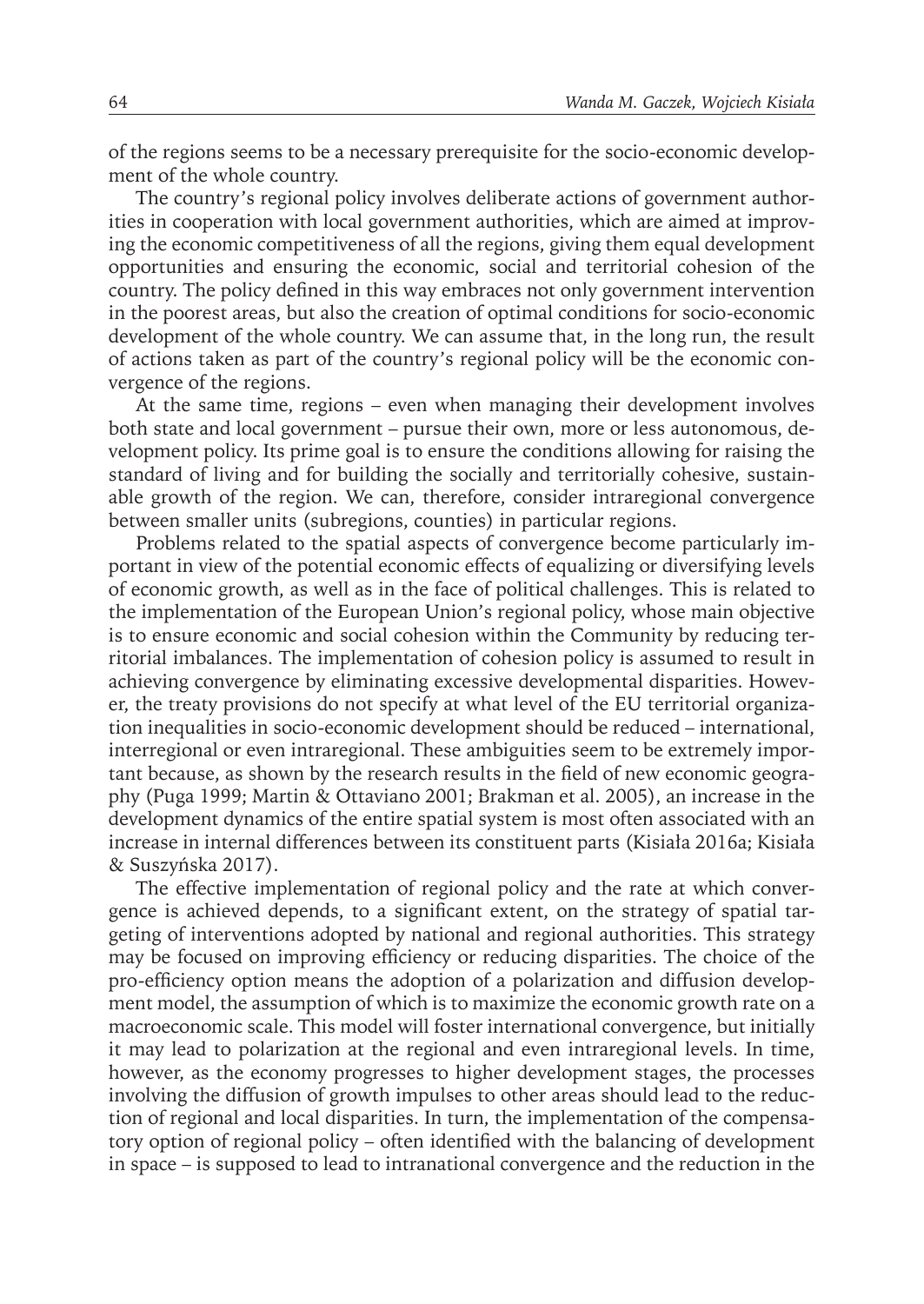scale of socio-economic disparities through providing support targeted at areas in the worst economic situation (Gaczek 2010; Komornicki & Siłka 2011; Kisiała *et al*. 2017).

The article aims to seek answers to the following questions:

- 1) whether Poland experienced the economic convergence of the regions, and whether after 2004 the process occurred steadily or showed significant fluctuations;
- 2) how the process of convergence progressed in the counties (NUTS4) and why and how economic convergence of land and city counties varied;
- 3) whether the regions underwent intraregional convergence and whether the process was diversified.

The study covered changes in the economy in 2004–2015, i.e. following Poland's accession to the European Union when the impact of EU cohesion policy overlapped with actions taken within the framework of national regional policy and intraregional development policy.

## **2. Convergence as a regional policy goal**

The EU regional policy in the years 2000–2006 focused mainly on supporting the development of weaker regions by creating equal conditions for their economic growth. The objectives of the policy included: 1) supporting the structural adaptation of regions lagging behind in development, 2) supporting the economic and social conversion of the areas with structural problems. The initiated actions should lead to regional convergence in the EU. Conclusions included in the third report of the European Commission entitled *New partnership for cohesion. Convergence, competitiveness, cooperation* (2004) showed that the effects of the pursuit of the regional policy goals were limited and the interregional differences did not diminish. The report also confirmed the slowdown in the economic growth rate, which in many regions resulted in an increase in unemployment, a poor growth in labour productivity and a slight increase in workforce. At the same time, insufficient outlays on human resource development as well as research and development activity resulted in the insufficient innovativeness of the economy. Subsequent analyses confirmed an increase in regional disparities following the admission of new members to the EU.

The new cohesion policy (2007–2013) proposed the pursuit of three priorities:

- 1. Convergence improving the conditions for economic growth and employment in the least-developed countries and regions, for example, by:
	- increasing investment in human capital and physical capital, primarily infrastructure;
	- increasing adaptability to social and economic changes<sup>1</sup>.

<sup>1</sup> Priority 1. *Convergence* embraced 100 regions, including all the regions in Poland, the regions in Czechia, Hungary and Slovakia (with the exclusion of the metropolitan areas of Prague, Budapest and Bratislava), Lithuania, Latvia, Malta and Slovenia (*Kompendium wiedzy o Unii Europejskiej* 2010).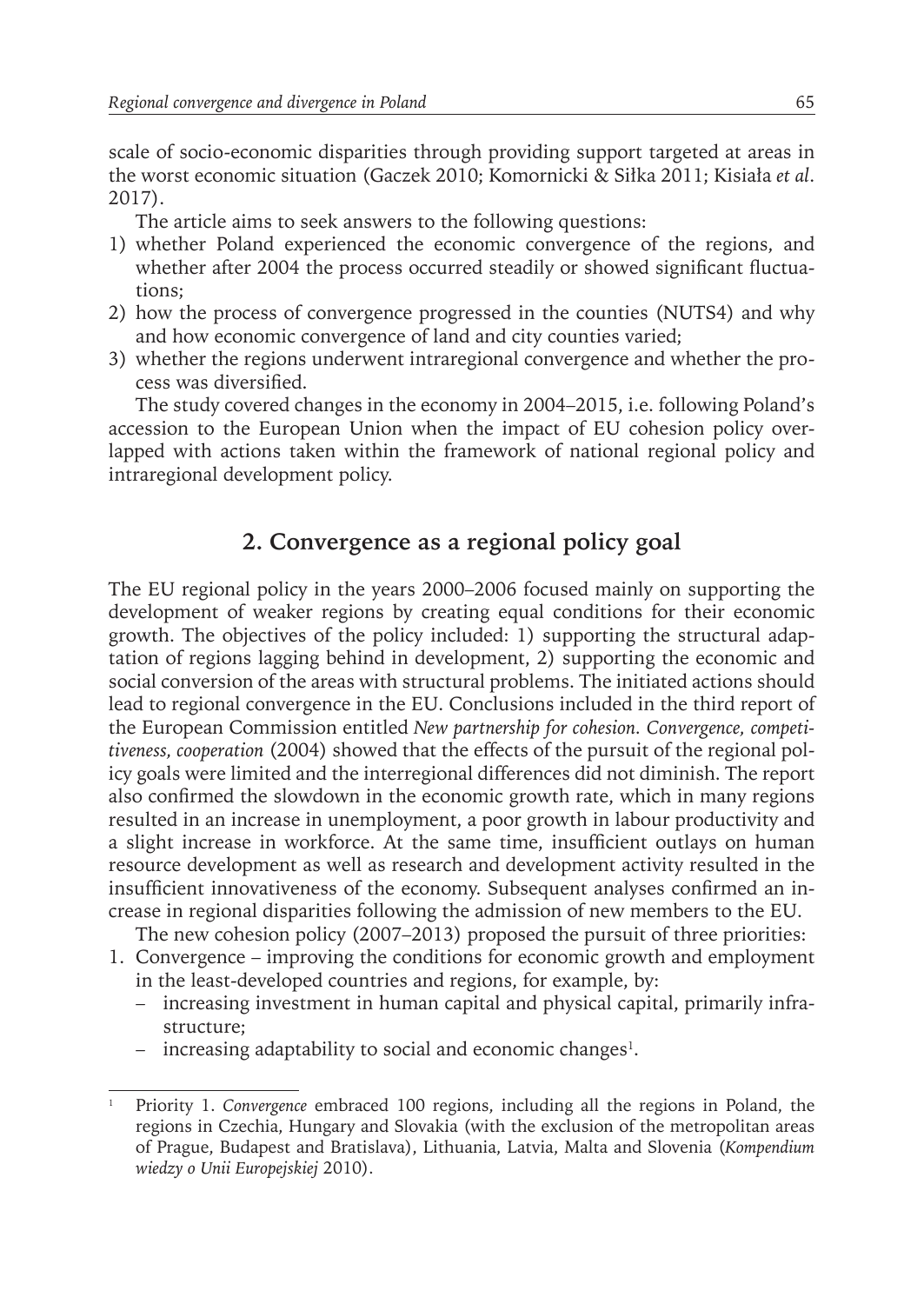- 2. Regional competitiveness and employment, i.e. increasing the competitiveness of regions.
- 3. European territorial cooperation, including enhanced cross-border, interregional and transnational cooperation.

Measures to eliminate differences in socio-economic development in Poland have a long tradition. The first efforts were made in the interwar period (1919– 1939) due to the necessity of social and infrastructural integration of the areas after the Partitions of Poland. Despite the efforts made, however, the division of the country into Poland A (better developed areas of the Prussian Partition) and Poland B (less developed areas of the Russian Partition and part of the Austrian Partition) was remained still valid even in the last decade of the 20<sup>th</sup> century. Also, the initiatives undertaken in the centrally planned economy, although focusing on the industrialization of the less developed areas, did not produce spectacular results. In 2007, the absence of the expected effects of the steps taken by the authorities to offset regional disparities led to the adoption the *Eastern Poland* Operational Program, targeting the country's five eastern regions.

The vision of Poland's regional development from 2010 assumed an increase in the strength and cohesion, both economic and social, of Polish regions. The critical role in the implementation of the vision was given to urban areas with metropolitan functions. Regional capital cities along with functional urban areas (FUA) were – in line with the adopted assumptions – to constitute compact, internally integrated space with high growth dynamics by 2020. *The National Regional Development Strategy 2010–2020: Regions, Cities, Rural Areas* assumed that the regions would see the strengthening of functional links between central cities as regional metropolises and cities of subregional and local importance as well as between cities and their surrounding areas, which should allow for spreading development processes to less developed areas.

The adopted polarization and diffusion model of regional development was applied to all the regions<sup>2</sup>. The assumption was to maximize the effectiveness of public intervention targeting the territories that were characterized by the highest capacity for generating economic growth and which were the most likely to achieve the expected results on an international scale. At the same time, initiatives were planned to help spread development trends to less developed areas and building their absorption potential.

The implementation instruments of regional policy have been and remain available at both national and regional levels. Accordingly, government authorities create a national regional development strategy (focusing mainly on multiregional diversity and investments of supraregional importance), and regions devise subsequent editions of regional development strategies (taking into account intraregional differences). Regional authorities formulate strategic development goals based on the assumption that the potential of the capital (regional metropolis) as a regional growth pole and endogenous development factors will be used. Such an approach should lead to reducing the differences in the level of economic growth and quality

<sup>2</sup> More on the polarization and diffusion model in development trends in Churski (2014).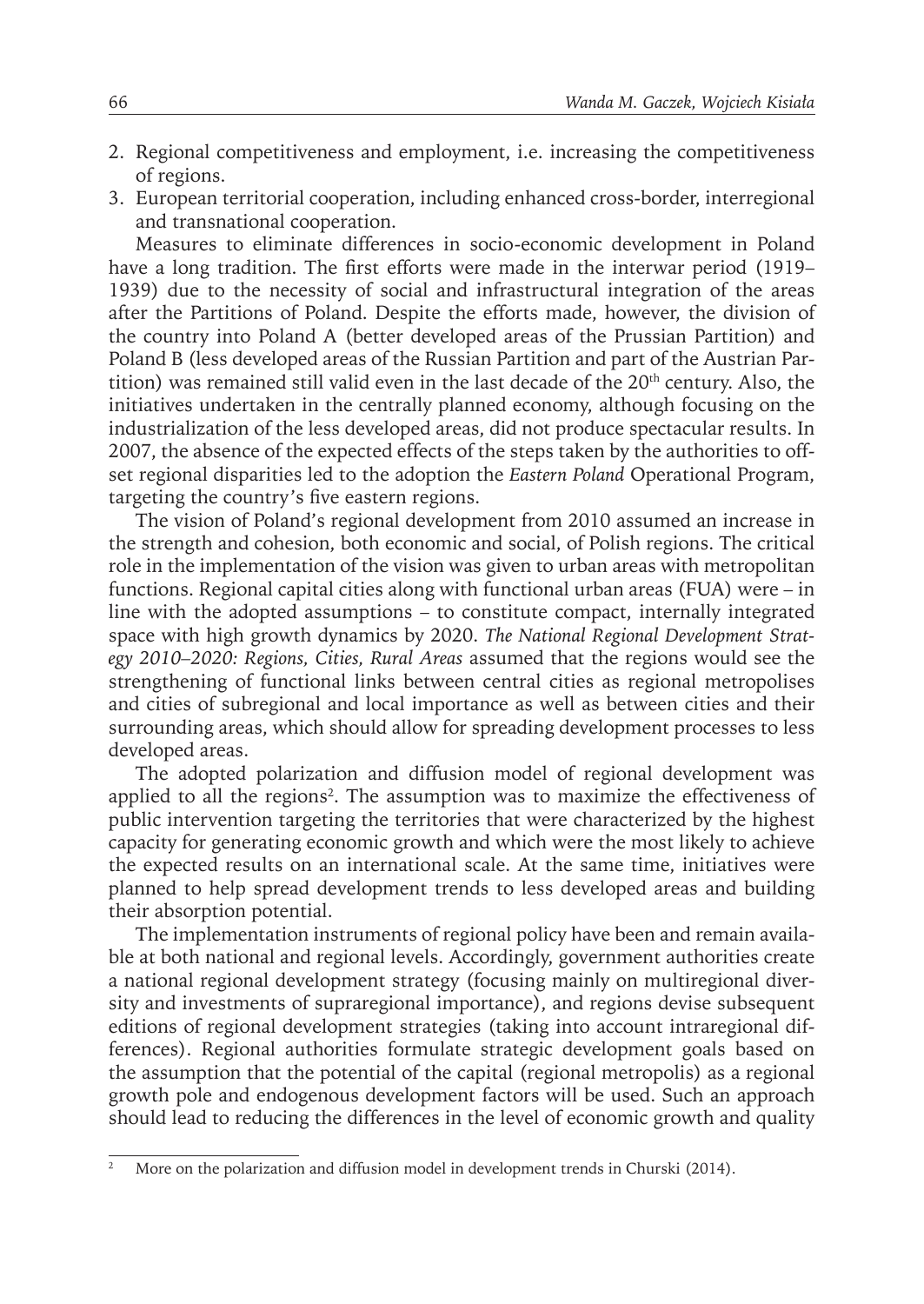of life within the region. The sources of financing the implemented regional policy came from the state budget, local government budgets and, to a substantial extent, from the EU structural funds in the form of operational programs.

#### **3. Theoretical aspects of economic convergence**

The issue of inequality in the distribution of goods, income and capital has long been the subject of interest to economists seeking to explain how socio-economic development processes run. The dynamics of these processes is manifested by the occurrence of business cycles, while their spatial aspects are visible as the regional and local diversification in the economic situation of territorial entities. The challenge faced by contemporary development policy is to mitigate the amplitude of the business cycle and reduce excessive differences in the level of socio-economic development in a spatial system. Counteracting temporary and spatial development inequalities plays an important role in the implementation of the European Union's cohesion policy. Its initiatives aim to achieve the outcome the can be equated with long-term socio-economic convergence across the entire European Union (Markowska-Przybyła 2010; Domański 2012).

The process of economic convergence, meaning the reduction in the economic disproportions between regions, is a controversial issue. The dispute over convergence results from different assumptions regarding theoretical concepts of economic growth and regional development, and mainly involves the neoclassical school and the advocates of the concept of endogenous growth. The researchers supporting the neoclassical theory of economic growth assume, according to the Solow (1956) model, the decreasing marginal productivity of capital, which results in the reduction of disparities between poor and rich countries in the long run. The catching-up effect originates from poorer countries achieving higher rates of economic growth than rich countries. However, this view is questioned by the proponents of endogenous growth theory and the representatives of new economic geography. They point to the possibility of the opposite consequences of economic growth – divergence. The divergence hypothesis is based mainly on the law of increasing returns, resulting from the growing marginal product of capital (which, in this approach, also means human capital). The factors favouring economic divergence also include location-related benefits, such as infrastructural facilities, proximity of customers and business partners, access to qualified workforce, and technological advancement. The concentration of these elements in specific places provides the ground for self-driven economic growth and stimulates polarization processes. The deepening disparities are further affected by the so-called leaching effect, manifested by the drainage of resources from backward areas – the outflow of labour, capital, goods and services – to privileged areas (Domański 2012; Markowska & Strahl 2012; Jabłoński 2012; Kusideł 2013).

The problem of economic convergence or divergence, despite numerous attempts at empirical verification, is still considered unresolved, and the published research results often lead to contradictory conclusions (Malaga 2004; Kusideł 2013; Piętak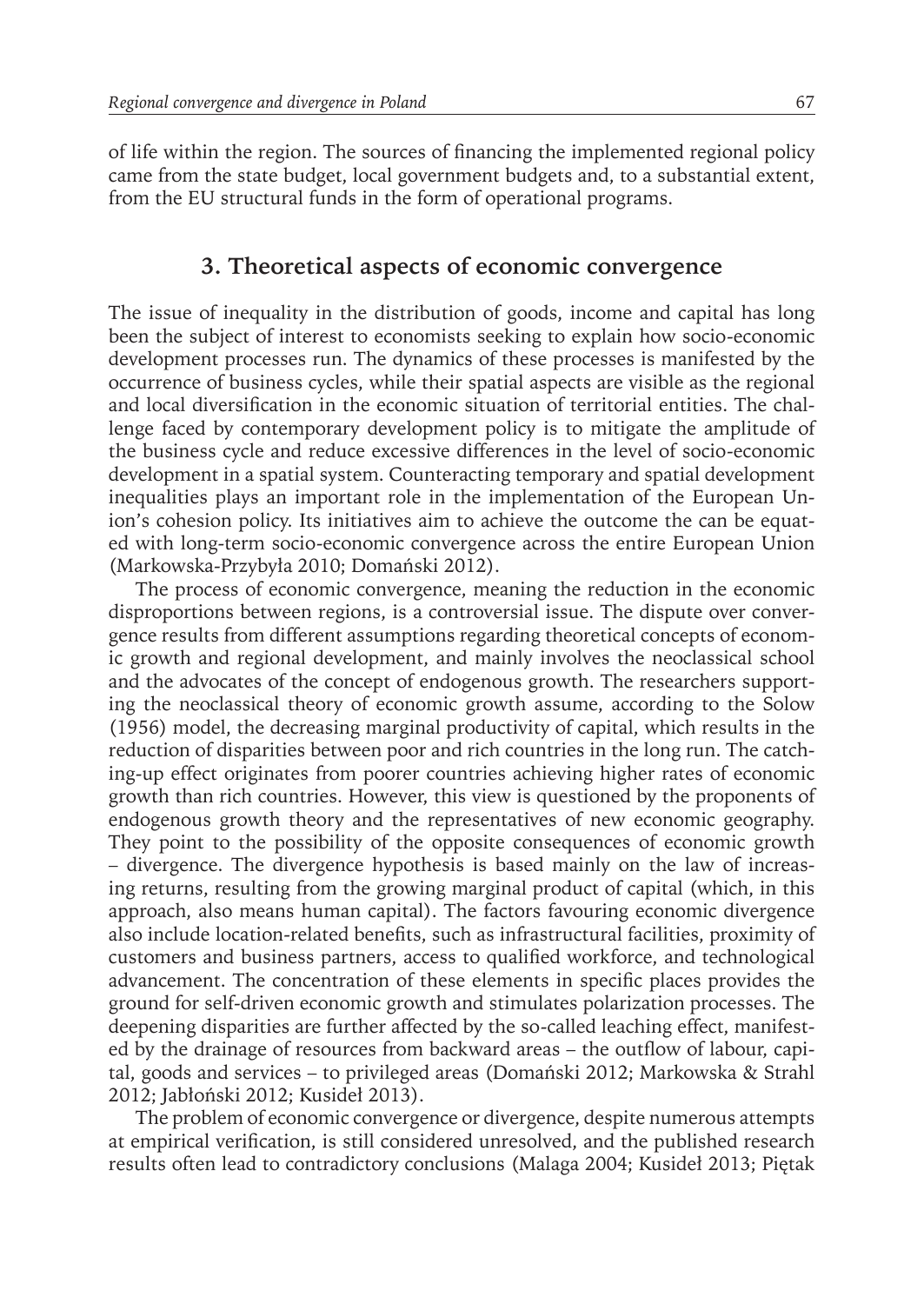2014). Numerous studies on economic convergence and the adoption of various theoretical and methodological background to verify its mechanisms led to the development of a number of terminological and classification assumptions. Most generally, economic convergence is divided into nominal<sup>3</sup> and real convergence.

Real convergence concerns real economic trends and it means the process of eliminating economic disparities between the surveyed economies of countries or regions (Malaga & Kliber 2007; Kusideł 2013). It occurs when less developed countries (regions) have faster economic growth compared to richer countries (regions).

Literature distinguishes two main types of real convergence: *σ* and *β*. Convergence *σ* means reducing the disproportions between macroeconomic indicators, such as GDP *per capita*, in the set of spatial entities in subsequent years. The verification of *σ*-convergence is carried out as the identification of changes in inequality measures, such as standard deviation, the coefficient of variation, the Theil index, and the Gini coefficient. On the other hand, *β*-convergence stems directly from the neoclassical assumption of the diminishing marginal productivity of capital and means a negative correlation between the initial level of the examined index (e.g. GDP *per capita*) and its average growth rate. The verification of *β*-convergence is conducted by means of econometric modelling. If differences in the level of development decrease independently of other conditions, the so-called absolute (unconditional) convergence occurs. In such a situation, only the initial state is adopted as the variable explaining the rate of economic growth in the estimated models. On the other hand, when the model takes into account certain control variables as additional factors determining growth, the so-called conditional convergence is estimated. In the former case, all countries and regions (regardless of initial conditions) strive for the same steady-state equilibrium, while the latter option assumes the occurrence of many different steady-state equilibrium states and describes convergence only between selected groups of regions with similar structural parameters (Malaga 2004; Wójcik 2008).

Literature also distinguishes global convergence (all regions show convergence to a common level) and the convergence of clubs (economies become similar within the so-called convergence clubs – i.e. regions with similar initial levels and similar legal, cultural and social determinants) (Jabłoński 2012). The process of economic convergence can be considered in various spatial scales. In this context, the concept of cross-national (external) convergence was introduced to account for the case when the spatial scale of a study concerns a group of countries and intranational (internal) convergence for the case when the analysis concerns changes in inequality within the economy of a given country (Kusideł 2013).

<sup>3</sup> Nominal convergence refers to the expected cross-national convergence of macroeconomic indicators and achieving the stabilization and homogeneity of national economies (inflation, interest rates, exchange rates, the ratio of public debt and budget deficit to GDP). Convergence of this type tends to be identified with the Maastricht Treaty criteria, i.e. the conditions that countries must comply with in order to join the monetary union. Such convergence is not the subject of this study.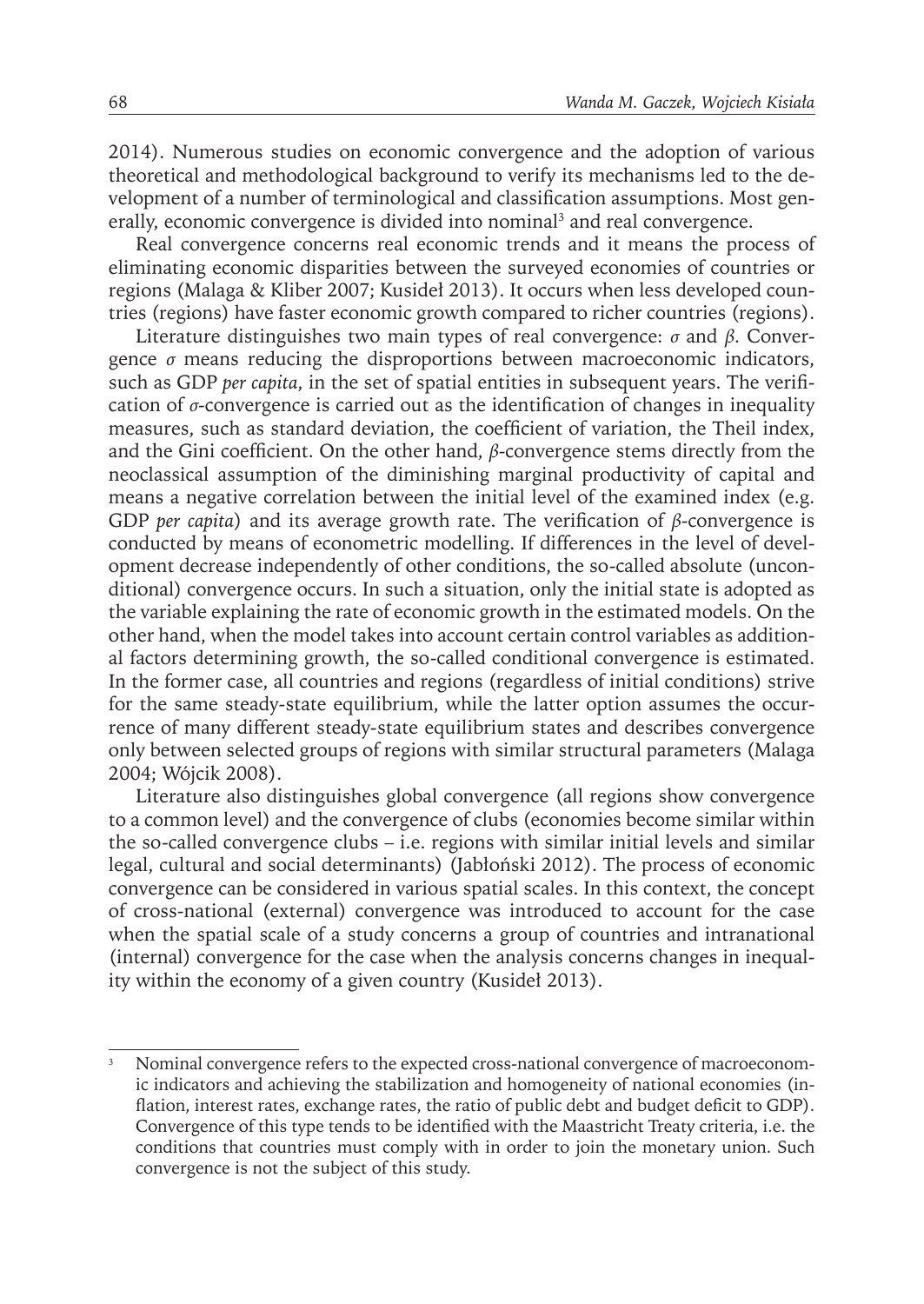#### **4. Research methodology for economic convergence**

Research methodology for economic convergence is usually based on the classical approach popularized in the works of Barro and Sala-i-Martin (1992; 2004).

The verification of the absolute *β*-convergence hypothesis is conducted with regression modelling. Formal analysis involves the estimation and verification of the equation:

$$
\ln\left(\frac{y_{i,t_0+T}}{y_{i,t_0}}\right) = \alpha_0 + \alpha_1 \ln\left(y_{i,t_0}\right) + \varepsilon_i \text{ , where: }
$$

 $y_{i,t_0}$  means the value of the examined variable in the *i*-th spatial entities (*i*=1,2,...,*N*) in the initial analysis period *t* (*t*=0,1,...,*T*),  $y_{i,t+T}$  – the value of this variable in the final analysis period,  $\alpha_0$  and  $\alpha_1$  – the estimated parameters of the model, and  $\varepsilon_i$  – a random component (a model error).

The statistical significance of the  $\alpha_1$  coefficient is the basis for inference about convergence or divergence. A negative estimation of the parameter indicates the occurrence of convergence, while its positive value indicates divergence (Malaga 2004; Kusideł 2013).

The statistically significant  $\alpha_1$  estimator allows for the determination of the socalled coefficient of *β*-convergence (the rate of *β*-convergence/divergence). The findings of Barro and Sala-i-Martin (1992) indicate that  $\alpha_1 = -(1 - e^{-\beta T})$ , hence *β*=−ln(1+*α*<sup>1</sup> )/*T* (where *T* is the interval between the initial and final analysis periods). The *β* parameter informs about the average rate of convergence/divergence, expressed as a percentage, within one period (according to time units adopted for the analysis). The higher the absolute value of  $|\beta|$ , the higher the rate at which the poorer entities are catching up with the richer entities (*β*>0) or at which inequalities are increasing (*β*<0).

In order to calculate the time necessary to reduce the differences occurring in the set of surveyed entities by half (the so-called half-convergence period), the half-life index, according to the formula  $hl = \frac{ln2}{\beta}$ , is used.

In turn, in order to verify *σ*-convergence, it is necessary to measure the dispersion of income levels in the studied economies (national, regional, local). The most commonly used measure of variation is the standard deviation of the GDP *per capita* logarithms. Because it is an absolute measure, expressed in units of the variable under consideration, in order to obtain comparability of data between years without the need for a GDP deflator, a measure of inequality (Friedmann 1992) is used as an alternative coefficient of variation. The decrease in dispersion in the set of the examined entities over time indicates the occurrence of *σ*-convergence.

The assessment of the occurrence of *σ*-convergence is usually carried out by analysing the directions of changes in the dispersion measure applied in the chart and on the basis of the estimated regression equation in the form of:

$$
V_{y_t} = \alpha_0 + \alpha_1 t + \varepsilon_t
$$
, where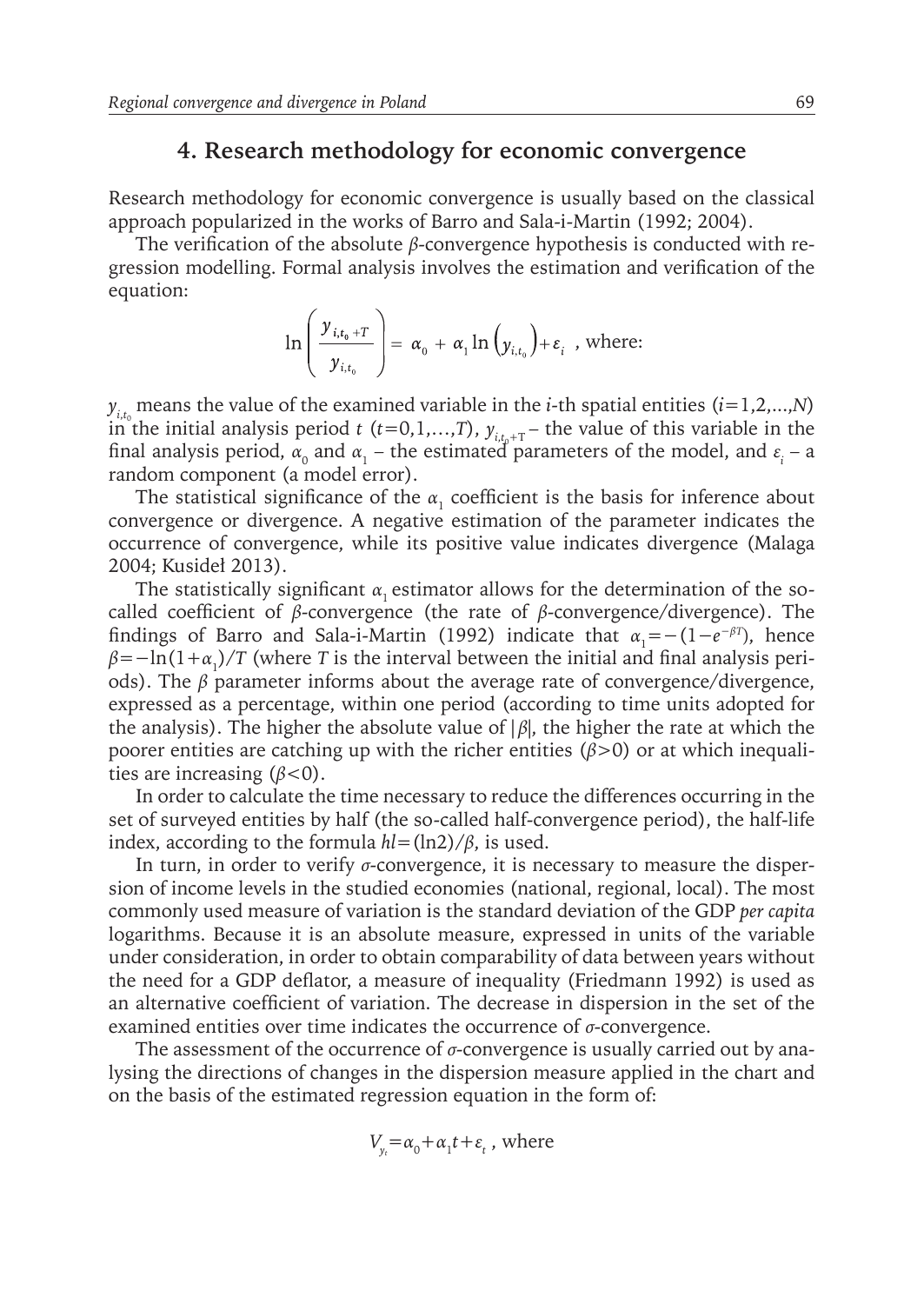*V*<sub>*y*</sub><sup>*n*</sup> means the value of the dispersion measure of the variable *y* in the set of studied entities (countries, regions) in time *t* (*t*=0,1, ..., *T*),  $\alpha_0$  and  $\alpha_1$  – estimated parameters of the model, and  $\varepsilon_t$  – a random component (a model error),  $t$  – a temporal variable.

The negative estimation of the  $\alpha_1$  parameter indicates a declining trend in the value of the dispersion index. Since real changes in the level of inequality may be nonlinear and nonmonotonic changes may occur between the extreme periods of analysis, the inference of the *σ*-convergence effect should be preceded with the statistical evaluation of the model's quality (mainly with the test of the statistical significance of the α<sub>1</sub>slope coefficient) (Próchniak & Rapacki 2009; Jabłoński 2012).

The logical relationship between *β-* and *σ*-convergence exists. *β*-convergence is necessary, but insufficient for *σ*-convergence. Thus, if *β*-convergence does not implicate *σ*-convergence, conclusions from the studies conducted with the use of these two different convergence measurement methods do not have to be and very often are not the same (Malaga 2004; Kusideł 2013).

## **5. Regional and local economic growth measures and research methodology**

The processes of regional convergence can be analysed on the national scale (between the regions) and on the scale of particular regions. The effect of regional convergence would be to the elimination or reduction in the differences between the regions, and the effect of convergence within the regions would be the elimination or reduction in the differences between smaller spatial entities.

The analysis of economic convergence of type *β* and *σ*, aimed at determining the direction and rate of changes in economic growth inequalities, was conducted at interregional and intercounty levels as well as at the intraregional level in the regions.

The selection of variables characterizing the economic growth of the analysed territorial units is of key importance for convergence research. The analysis at the regional level applied a measure widely used for such purposes, namely GDP *per capita*. However, due to the lack of public statistics on the value of GDP for counties<sup>4</sup>, an alternative measure was used – the local economic aggregated index (LEAI). This measure has so far been rarely used in Polish spatial and economic analyses, although as a measure of growth at the local level it was used in the Czech and Slovak literature on the subject (Hampl 2007; Korec & Polonyová 2011). Few attempts to implement this indicator in Polish research are presented in the works of Kisiała and Stępiński (2012) and Kisiała (2016b). The LEAI index is defined as the product of the number of working population and the average gross monthly remuneration in a given territorial unit. It is relative to the population (social option) or a unit's area (geographical variant).

The lowest level for GDP data aggregation is NUTS3 – subregions.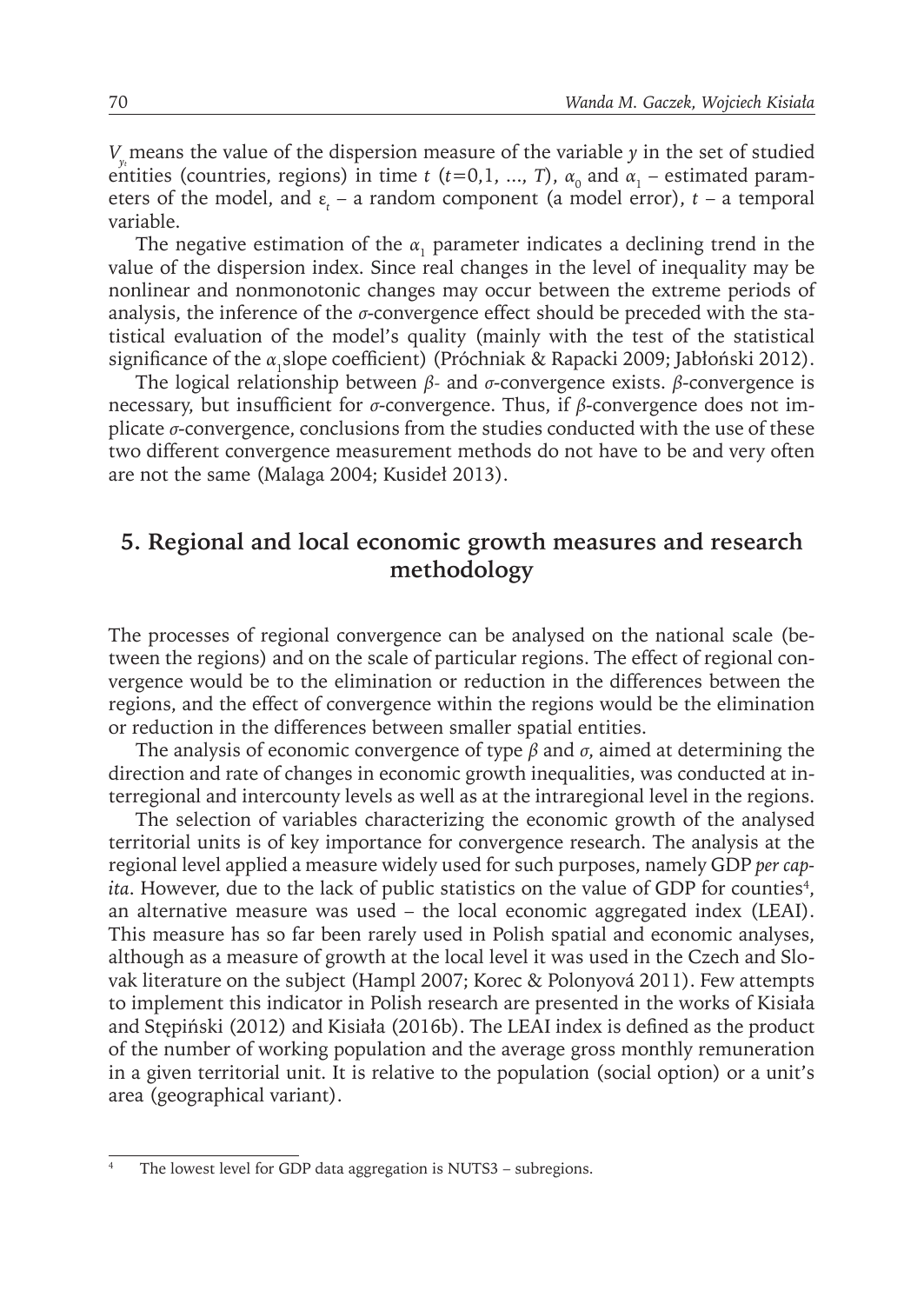The strength of the LEAI *per capita* index (social option) is its high correlation with the value of GDP *per capita* at the regional (NUTS2) and subregional (NUTS3) level. The Pearson linear correlation coefficients calculated based on the data for the years 2002–2014 for the regions reached the value of 0.97–0.99, while for the subregions they fluctuated between 0.94–0.98 (Table 1). The analysis of the time series revealed an even higher degree of correlation. Therefore, it was considered that this indicator can be used as a measure equivalent to GDP for units smaller than regions.

|                        |                  | Spatial series analysis |                      |  |
|------------------------|------------------|-------------------------|----------------------|--|
| Data aggregation level | $\overline{\nu}$ | $r_{\min}$              | $r_{\rm max}$        |  |
| Voivodeships (NUTS2)   | 0.977            | 0.971(2013)             | 0.985(2004)          |  |
| Subregions (NUTS3)     | 0.962            | 0.943(2011)             | 0.976(2002)          |  |
|                        |                  | Time series analysis    |                      |  |
| Data aggregation level | $\overline{\nu}$ | $r_{\min}$              | $r_{\rm max}$        |  |
| Voivodeships (NUTS2)   | 0.994            | 0.987 (Pomorskie)       | 0.997 (Podkarpackie) |  |
| Subregions (NUTS3)     | 0.989            | 0.942 (Płocki)          | 0.998 (City of Łódź) |  |

Table 1. The degree of correlation between LEAI and GDP *per capita*

Source: own elaboration based on the Statistics Poland data

This article provides the analysis of absolute internal convergence (intranational and intraregional) of type  $\beta$  and  $\sigma$ . Regression modelling aimed at the verification of the convergence trends was carried out for three options. In the first option, a set of regions was analysed, which verified the interregional convergence hypothesis. Then, changes in local growth inequalities in Poland were analysed through the empirical verification of economic convergence between counties. Additionally, this option includes the analysis of the direction and rate of differentiation in two groups ("convergence clubs"): in the group of city counties (65) and in the group of other counties – so-called land counties (314). Finally, in third option is the analysis of the counties in particular regions, verifying the degree and direction of intraregional convergence.

#### **6. Interregional convergence**

The analysis of interregional convergence in Poland showed that in 2004–2015 there was divergence of regional economic growth levels (Table 2, Fig. 1).

Table 2. The estimation results of the interregional convergence regression model

| Regression model      | α     | <i>p</i> -value | $R^2$ | Convergence |
|-----------------------|-------|-----------------|-------|-------------|
| $\beta$ -convergence  | 0.136 | 0.046           | 0.25  | No          |
| $\sigma$ -convergence | 0.015 | 0.001           | 0.66  | No.         |

Source: own elaboration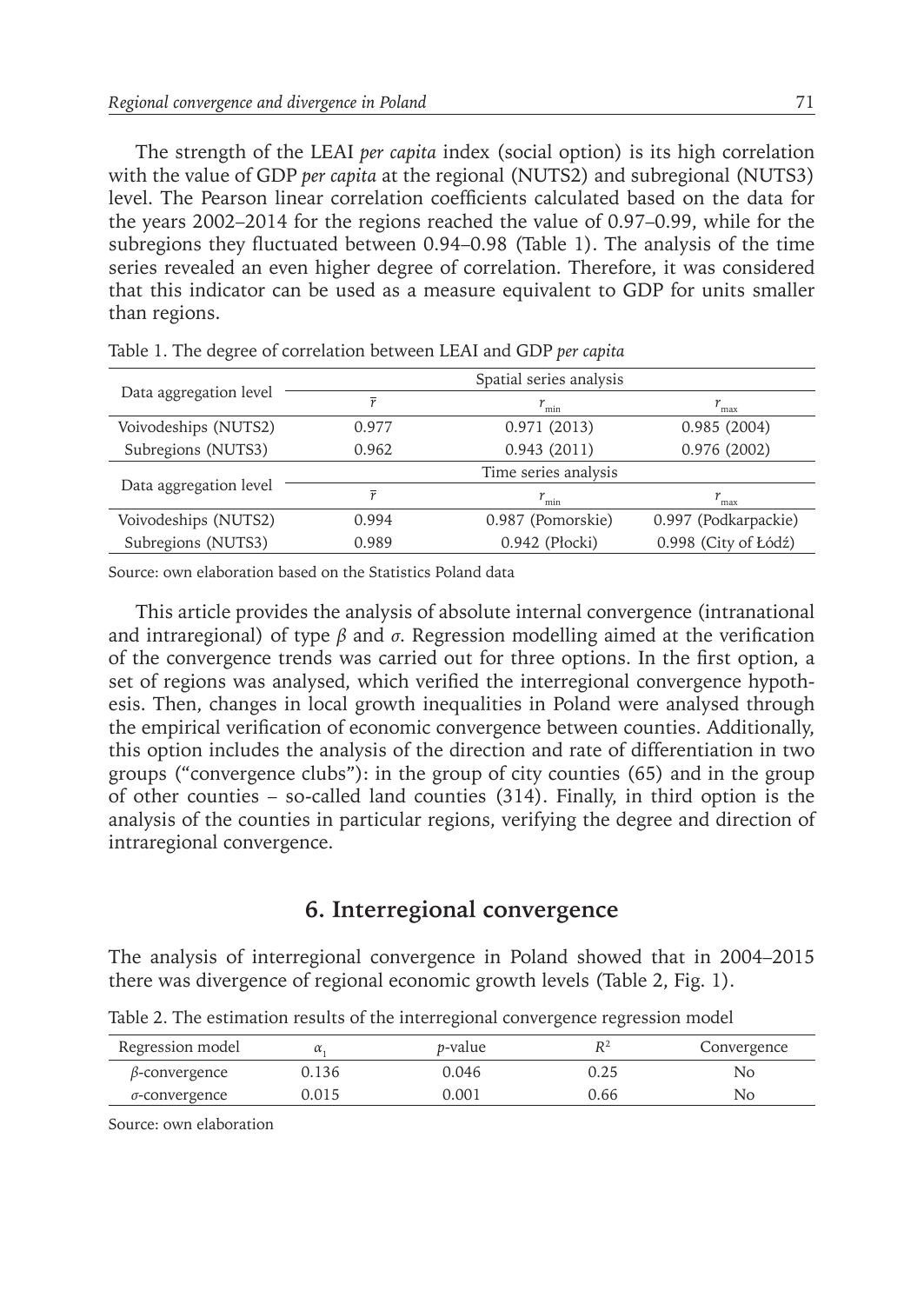The regression equation describing *β*-convergence (the positive and statistically significant value of the  $\alpha_1$  parameter) showed that the regions with higher income *per capita* obtained, on average, a higher economic growth rate in the analysed years than the regions which had a lower level of income *per capita* in the initial period. This means that since the country's accession to the European Union, the economic growth of the regions took place in accordance with the divergence hypothesis. The occurrence of divergence is implied by a positive slope of the regression function (Fig. 1). The coefficient of determination exceeding 25% indicates the moderate fit of the estimated model to empirical data. It should be noted, however, that during the *β*-convergence regression modelling, high coefficients of determination are rare.

The divergence of regional economies is confirmed by the results of the *σ*-convergence analysis. The trend function fitted to the value of volatility coefficients calculated for the years 2004–2015 assumed an increasing form, and the estimated slope coefficient ( $\alpha_1$ =0.015) was statistically significant ( $p \ge 0.001$ ). Changes in the level of regional differences in economic growth in the analysed years fluctuated considerably. In 2004–2006, the dispersion of GDP *per capita* increased, while in 2006–2008 it significantly decreased. In 2008, the coefficient of variation was the lowest in the entire time series. In the following years, development differences between the regions deepened at the rate which was very high in 2008–2010 only to slow down to moderate afterwards.

The results of the *σ*-convergence analysis lead to the conclusion that in the period of the economic downturn associated with the global crisis, the income differences between the Polish regions were decreasing. It can therefore be assumed that the slowdown affected mainly and to the greatest extent the richest regions, with the highest GDP *per capita*. Those were the regions whose share in foreign trade was the largest. However, in the first years after the crisis, there was an increase in the level of regional inequalities. Observations that deviate from the general tendency





Symbols: DL – Dolnośląskie; KP – Kujawsko-Pomorskie; LL – Lubelskie; LB – Lubuskie; LD – Łódzkie; MP – Małopolskie; MZ – Mazowieckie; OP – Opolskie; PK – Podkarpackie; PD – Podlaskie; PM – Pomorskie; SL – Śląskie; SW – Świętokrzyskie; WM – Warmińsko-Mazurskie; WP – Wielkopolskie; ZP – Zachodniopomorskie. Source: own elaboration (Figures 1–11)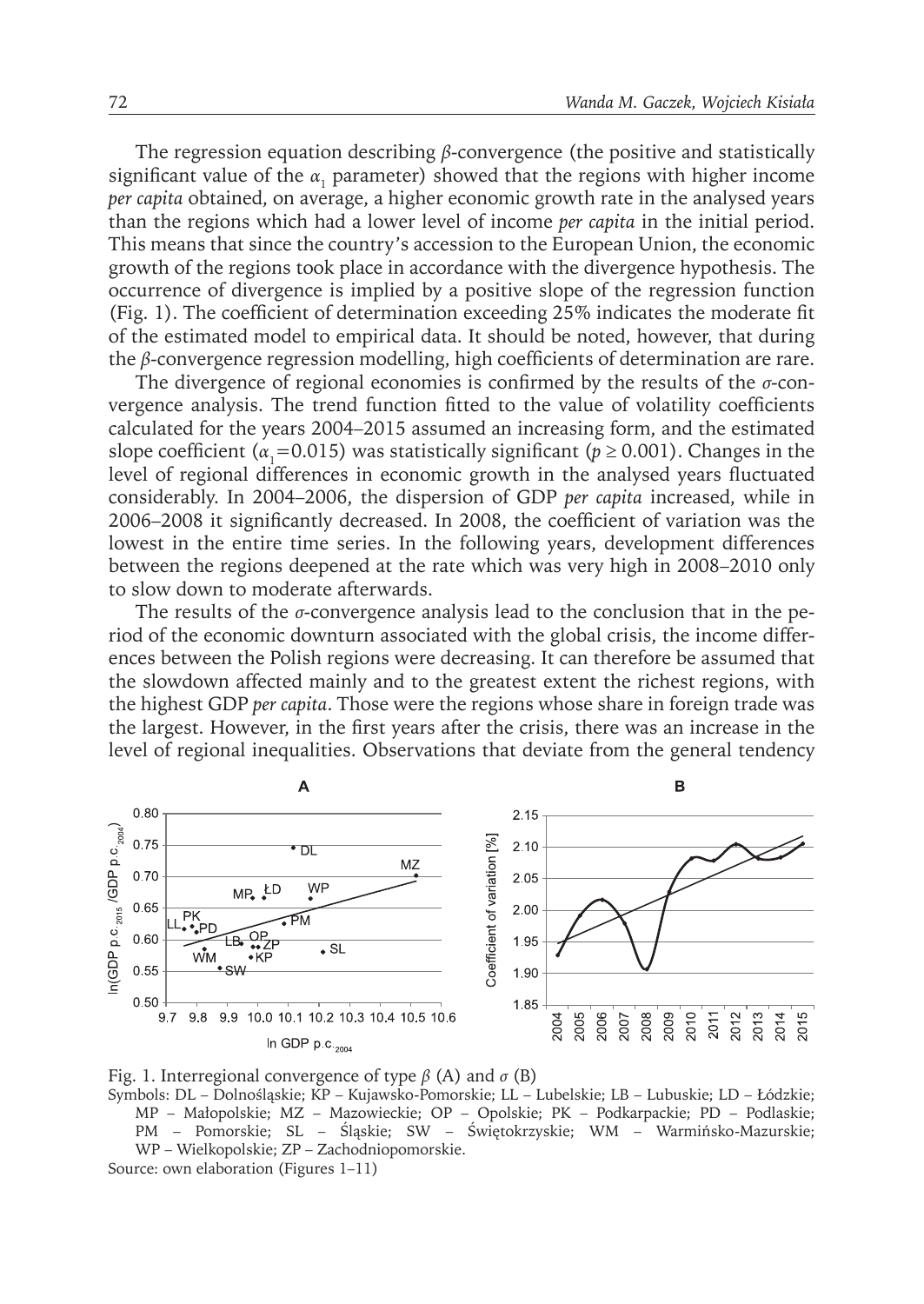of growth divergence between the regions during the economic crisis cause that the quality of fit of the estimated model is relatively weak  $(R^2=0.66)$ .

The analysed years was mainly generated by the few regions with the characteristics of the so-called growth poles, in which, due to the concentration of production factors and higher work-related technologies, productivity grew and the regions in question developed faster in relation to the rest of the country. The faster growth of the strongest areas translated into spatial polarization and increasing regional inequalities. Presumably, however, over time, along with the socio-economic development of the country, the diffusion of growth impulses to other areas will occur, which will reduce regional disparities.

#### **7. Intercounty convergence**

The further part of the study focused on verifying economic convergence at the local level. As mentioned above, the analysis was carried out in the set of all counties and independently in two subsets: city counties<sup>5</sup> and land counties.

| Type of county<br>Counties in total $-0.089$ | $\beta$ -convergence |                 |       |         |       | $\sigma$ -convergence |                 |       |
|----------------------------------------------|----------------------|-----------------|-------|---------|-------|-----------------------|-----------------|-------|
|                                              | $\alpha$             | <i>p</i> -value | $R^2$ |         | hl    | $\alpha$              | <i>p</i> -value | $R^2$ |
|                                              |                      | 0.000           | 0.07  | $0.8\%$ | 81.68 | $-0.110$              | 0.000           | 0.97  |
| Land counties                                | $-0.131$             | 0.000           | 0.09  | 1.3%    | 54.09 | $-0.093$              | 0.000           | 0.90  |
| City counties                                | 0.004                | 0.926           | 0.00  |         |       | $-0.019$              | 0.006           | 0.55  |

Table 3. The estimation results for the intercounty convergence regression equations

Source: own elaboration based on the Statistics Poland data

Regression models together with *β*-convergence and *σ*-convergence parameters show that the years 2004–2015 saw a slow process of reducing economic inequalities between counties (Table 3, Fig. 2). Therefore, the process was different than the one between the regions. The estimated *β*-convergence regression equation for all the counties confirmed that those with the lower initial level of economic growth (measured by LEAI *per capita*) statistically achieved a higher growth rate than those whose level of development was high in the initial year of analysis (Fig. 2A). However, the low value of the  $\alpha_1$  parameter, albeit negative and statistically significant, proved that the convergence process was very slow. The current differences can be halved in around 82 years at the rate determined by *β*-convergence (0.8% per year).

The tendencies of the gradual reduction in differences are confirmed by the results of the *σ*-convergence analysis. The trend function was very well fitted to the actual course of changes in income disparities  $(R^2=0.97)$  and its negative slope clearly indicated *σ*-convergence (Fig. 2B).

The empirical verification of *β*-convergence within the "clubs" (understood as a set of city counties and a set of land counties) showed different statistical regularities characterizing each of the groups (Fig. 3 and Fig. 4). While in the group

<sup>5</sup> City counties are cities with powiat status.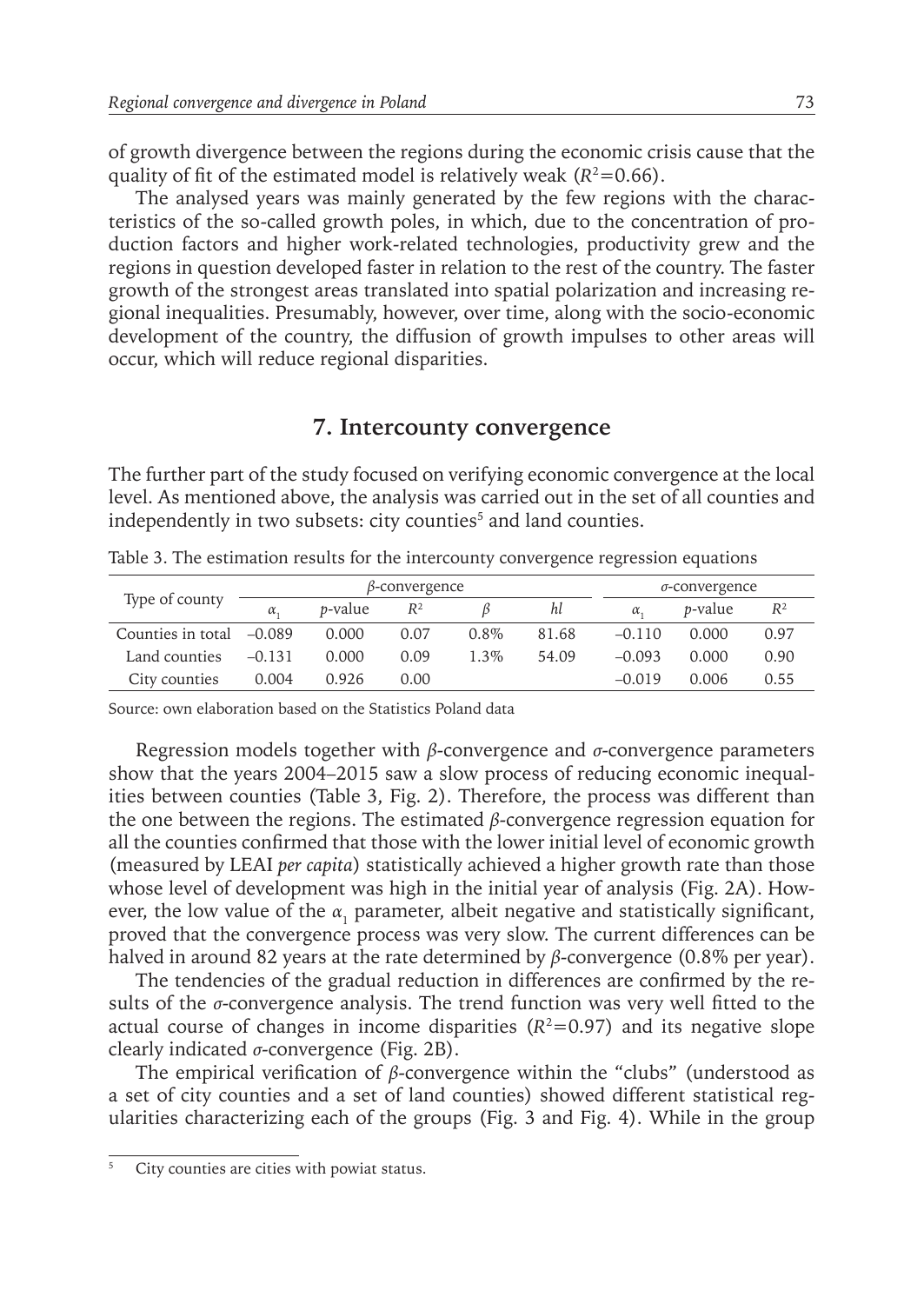

Fig. 2. Intercounty convergence of type  $\beta$  (A) and  $\sigma$  (B) – all the counties

of city counties (Fig. 3A) the lack of the statistical significance of the convergence coefficient (*p*=0.926) made it impossible to confirm either the convergence or divergence hypothesis (although the  $\alpha_1$  parameter was of positive value), the set of land counties manifested characteristics similar to the results of the analysis conducted for all the counties (Fig. 3B). The regression function with a negative value of slope indicates that counties with higher LEAI *per capita* values in 2004 obtained, on average, a lower growth rate in the analysed period. The occurrence of *β*-convergence in this group is characterized by an annual rate of 1.3%, which translates into a 54-year half-convergence. This means that if the environmental conditions do not change, differences in economic growth across counties will be halved by around 2065. However, it should be noted that the estimated models have a low explanatory value. The *R*<sup>2</sup> determination coefficients did not exceed 0.1, which means that the initial economic development level of the counties explains no more than 10% of the variability of its dynamics (in the group of city counties, there is basically no statistically confirmed relationship between these variables).

In turn, the results of the *σ*-convergence analysis for the two separate sets of counties showed that the income differences decreased in both groups, while the



Fig. 3. Intercounty convergence of type  $\beta$  (A) and  $\sigma$  (B) – city counties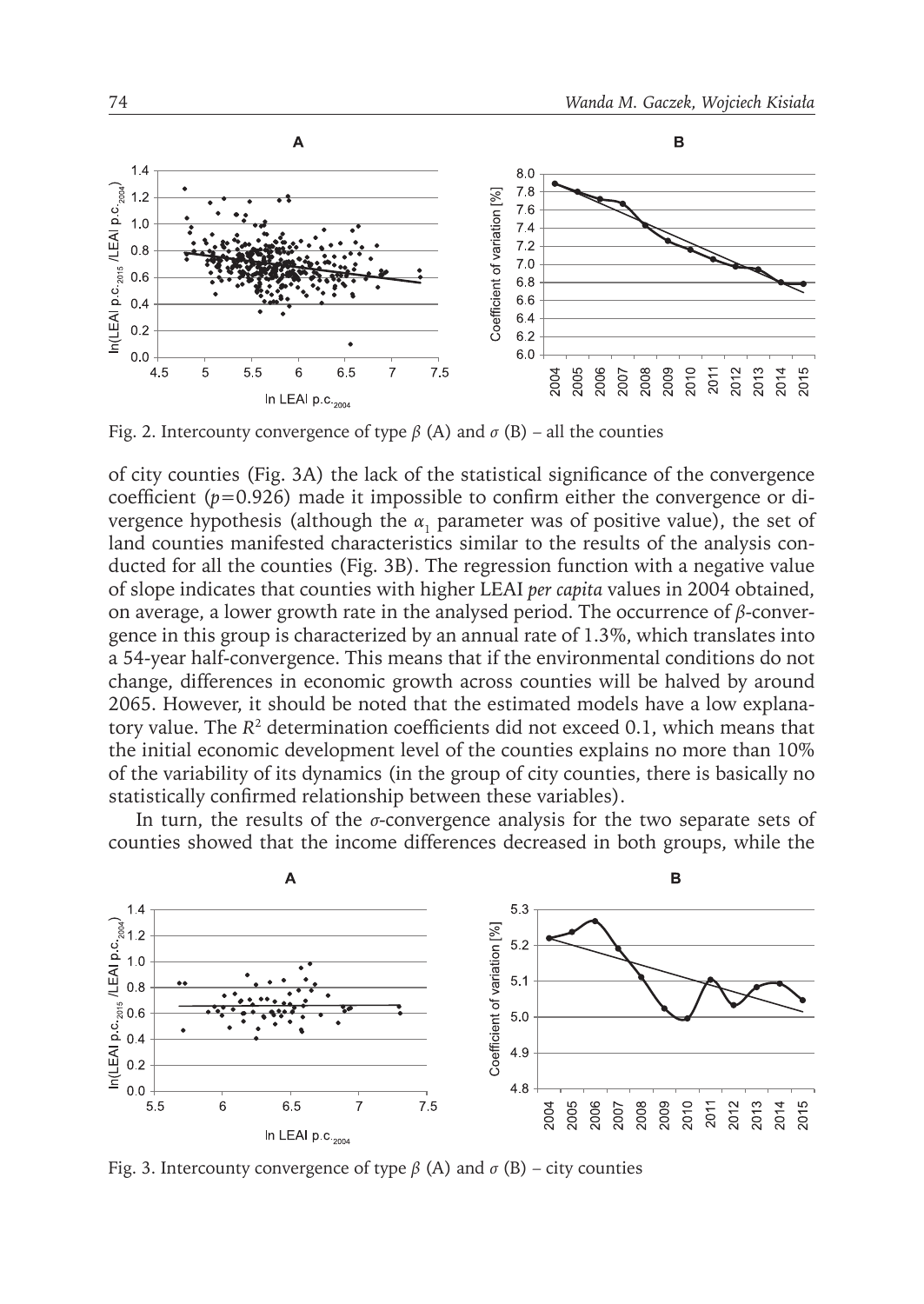

Fig. 4. Intercounty convergence of type  $\beta$  (A) and  $\sigma$  (B) – land counties

statistically significant and negative coefficients of the slope of both trend functions confirmed the existence of *σ*-convergence both among city counties and land counties. However, the trend in changes in the coefficients of variation for subsequent years was different (Fig. 3B and Fig. 4B). In the group of land counties, variation steadily decreased (with a slight exception in 2007), which confirms a good fit of the trend function  $(R^2=0.9)$ . The changes in economic inequalities in the group of city counties, however, were hardly monotonic – they followed an alternating upward and downward trend. Therefore, the trend function for this group was much less fitted  $(R^2=0.55)$ .

## **8. Intraregional convergence**

The third part of the study was devoted to income disproportions in particular regions, verifying intraregional convergence. Estimated *β*-convergence and *σ*-convergence regression models confirm the differentiation of the process of equalizing differences within particular regions. It should be noted that both convergence and *σ*-convergence do not always occur in all regions. Differences in results are particularly noticeable in the Opolskie and Śląskie regions (Table 4).

The occurrence of *β*-convergence was statistically confirmed only in five regions – Wielkopolskie, Mazowieckie, Łódzkie, Kujawsko-Pomorskie, and Warmińsko-Mazurskie. In these five regions, the average growth rate in the weaker counties was higher than in the most developed counties. In the other regions, the changes were ambiguous as indicated by the low statistical significance of regression parameters and the weak fit of the models (e.g. Opolskie, Świętokrzyskie, Dolnośląskie, and Lubelskie), which means that differences between counties were not reduced in these regions after 2004.

On the other hand,  $\sigma$ -convergence occurred in all the regions – in each of them the reduction in growth disparities between counties was identified. However, the process of reducing disparities and their initial level varied from region to region (Figs 5–11).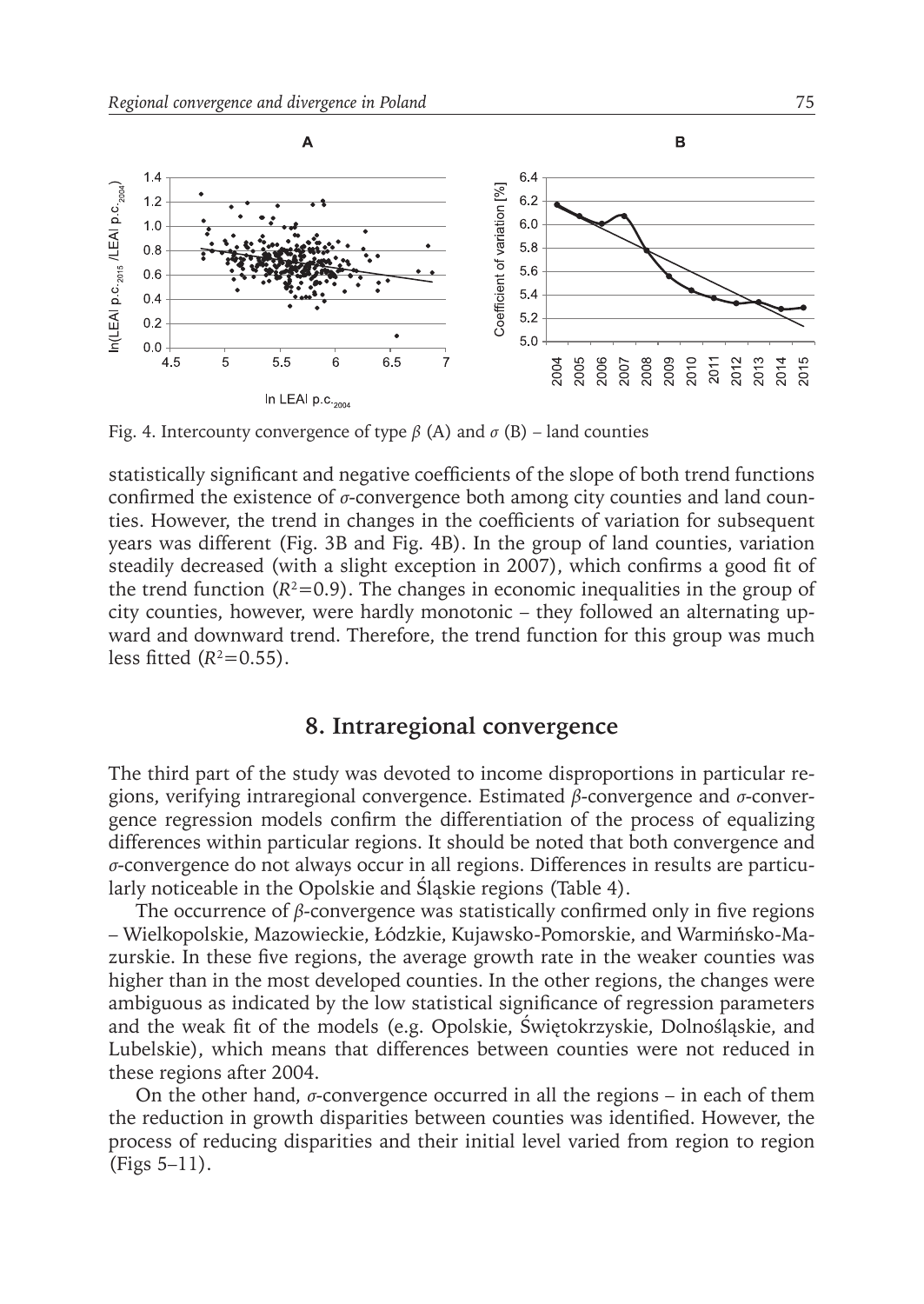| Region              | $\beta$ -convergence |                 |       |                          |                          |              | $\sigma$ -convergence |       |  |
|---------------------|----------------------|-----------------|-------|--------------------------|--------------------------|--------------|-----------------------|-------|--|
|                     | $\alpha_{1}$         | <i>p</i> -value | $R^2$ | β                        | hl                       | $\alpha_{1}$ | <i>p</i> -value       | $R^2$ |  |
| Dolnośląskie        | $-0.026$             | 0.793           | 0.00  |                          |                          | $-0.027$     | 0.013                 | 0.48  |  |
| Kujawsko-Pomorskie  | $-0.299$             | 0.000           | 0.54  | 3.2%                     | 21.45                    | $-0.241$     | 0.000                 | 0.98  |  |
| Lubelskie           | $-0.016$             | 0.689           | 0.01  |                          |                          | $-0.074$     | 0.000                 | 0.89  |  |
| Lubuskie            | $-0.126$             | 0.323           | 0.08  |                          |                          | $-0.064$     | 0.000                 | 0.73  |  |
| Łódzkie             | $-0.149$             | 0.015           | 0.24  | 1.5%                     | 47.11                    | $-0.156$     | 0.000                 | 0.87  |  |
| Małopolskie         | $-0.091$             | 0.231           | 0.07  | $\qquad \qquad -$        |                          | $-0.127$     | 0.000                 | 0.88  |  |
| Mazowieckie         | $-0.131$             | 0.003           | 0.20  | 1.3%                     | 54.48                    | $-0.188$     | 0.000                 | 0.98  |  |
| Opolskie            | 0.009                | 0.925           | 0.00  |                          |                          | $-0.042$     | 0.000                 | 0.81  |  |
| Podkarpackie        | $-0.070$             | 0.251           | 0.06  | -                        |                          | $-0.119$     | 0.000                 | 0.84  |  |
| Podlaskie           | $-0.109$             | 0.227           | 0.10  | -                        | -                        | $-0.145$     | 0.000                 | 0.88  |  |
| Pomorskie           | $-0.087$             | 0.274           | 0.07  | -                        |                          | $-0.081$     | 0.000                 | 0.89  |  |
| Śląskie             | 0.020                | 0.654           | 0.01  | -                        | -                        | $-0.038$     | 0.004                 | 0.59  |  |
| Swiętokrzyskie      | $-0.026$             | 0.836           | 0.00  | $\overline{\phantom{0}}$ | $\overline{\phantom{0}}$ | $-0.032$     | 0.015                 | 0.46  |  |
| Warmińsko-mazurskie | $-0.134$             | 0.068           | 0.16  | 1.3%                     | 53.02                    | $-0.098$     | 0.000                 | 0.86  |  |
| Wielkopolskie       | $-0.144$             | 0.030           | 0.13  | 1.4%                     | 48.91                    | $-0.095$     | 0.000                 | 0.91  |  |
| Zachodniopomorskie  | $-0.082$             | 0.331           | 0.05  |                          |                          | $-0.068$     | 0.000                 | 0.82  |  |

Table 4. The estimation results for the intraregional convergence regression equations

Source: own elaboration based on the Statistics Poland data

The regions of Dolnośląskie, Wielkopolskie, Małopolskie, Mazowieckie, Łódzkie, Śląskie, and Kujawsko-Pomorskie were selected for the detailed analysis of changes in intraregional differences. The choice was dictated by the need to explain the impact of regional metropolises on their surroundings in a given region and to seek answers to the question whether metropolises affected the reduction in intraregional differences (Gaczek 2011). The analysis should also point to the advantages and disadvantages of adopting the polarization and diffusion concept of Poland's spatial development of Poland<sup>6</sup>.

Among the regions selected for detailed analysis, Wielkopolskie had the lowest level of internal differentiation between counties in 2004 and this level still diminished over 12 years7 . Convergence of both type *β* and type *σ* occurred here.

The *σ*-convergence process proceeded almost monotonically (the coefficient of variation decreased from 5.75% to 4.77% in 12 years) and caused that in 2015 the regions with metropolises had the lowest differences<sup>8</sup>. The degree of linear fit of the *σ*-convergence regression model is high and confirms the monotonicity of the process

<sup>6</sup> *The National Regional Development Strategy* ... (2010, p. 7) assumed that urban areas seen as economic and social cooperation hubs, with capacity for affecting the growth of an entire region, would be of critical importance to the accomplishment of strategic priorities.

It should be remembered that Wielkopolskie is one of the highly developed regions – invariably in the third place in Poland in terms of GDP *per capita*. At the same time, previous research confirmed smaller disparities between the subregions of Wielkopolskie than between Mazowieckie subregions (Gaczek & Komorowski 2006; Gaczek 2006).

<sup>&</sup>lt;sup>8</sup> In 2015, the disparities between counties lower than in Wielkopolskie were only in Lubuskie, where the coefficient of variation reached 4.53%.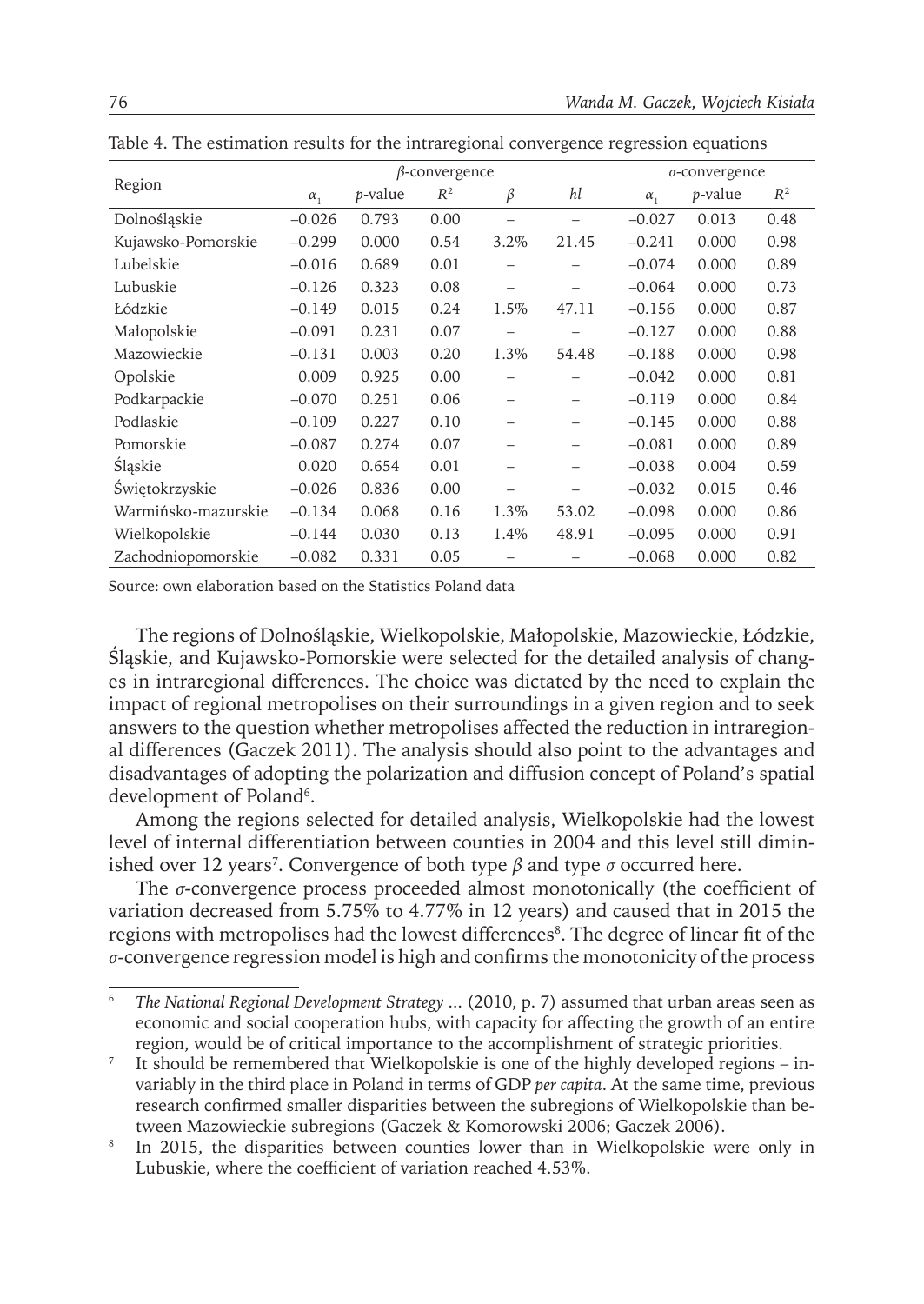

Fig. 5. Intraregional convergence of type *β* (A) and *σ* (B) in Wielkopolskie

(Fig. 5B). The impact of the Poznań metropolis on the development of surrounding areas had been identified earlier. Notably, the problematic, underdeveloped areas of the northern and eastern peripheries had been identified in Wielkopolskie as early as in the 1990's. The advantage that the Poznań metropolis had over other counties in the region in terms of growth decreased in 2004–2006, to increase slightly in 2007 (it was probably the result of increased investments in both the private and public sector), and since 2008 it has been steadily decreasing again. The counties' ability to respond to growth impulses from the hub confirms the response potential of the environment in the areas surrounding the metropolis in Wielkopolskie. This ability may result from a dense network of small and medium-sized cities, as well as traditional social capital and the significant role and high level of agriculture in the region. As a result, Wielkopolskie can be a good example of the relatively positive effects of the polarization and diffusion development model.

Internal disparities in Dolnośląskie were higher in the initial period than in Wielkopolskie, and the process of reducing differences was slower (Fig. 6). Differences between counties in Dolnośląskie declined in 12 years by only 0.16 percentage points (the coefficient of variation in  $2004 - 6.93\%$ , in  $2015 - 6.77\%$ ). The



Fig. 6. Intraregional convergence of type *β* (A) and *σ* (B) in Dolnośląskie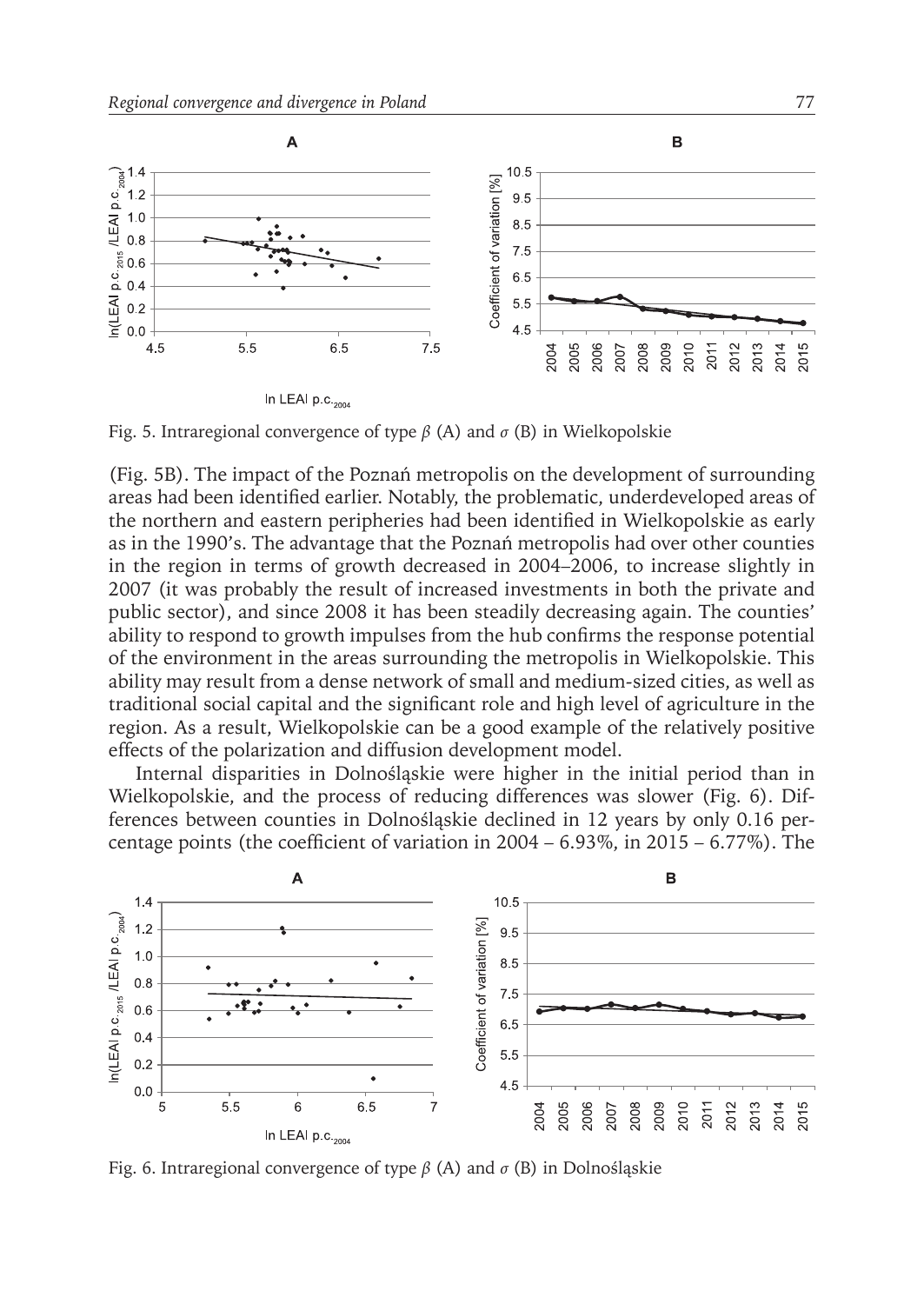development pathway of Dolnośląskie was specific and strongly connected with the industrial economy, while at the same time ore mining and copper metallurgy paid high income outside the Wrocław metropolis. This pathway led to the development dichotomy in the region: highly developed industrial counties (Głogów, Legnica, Lubin, and Polkowice) and the metropolis of Wrocław coexisted with underdeveloped counties. The degree of internal differentiation after almost 12 years stayed almost unchanged. By 2015, *β*-convergence in Dolnośląskie had not occurred and the degree of fit of the model is low (Fig. 6A).

The *σ*-convergence process was slow and proceeded with considerable disruptions. The advantage of the most developed counties (the Wrocław agglomeration and industrial counties) was high in 2007 and 2009, to decrease in the subsequent years, but after 2012 the trajectory of the reduction in disparities again fluctuated (Fig. 6B). This may mean that the positive impact of the Wrocław metropolis on the environment is limited.

The convergence processes in Śląskie were much more diverse. There was no *β*-convergence here (Fig. 7A), while the *σ*-convergence process went through significant fluctuations (Fig. 7B). The degree of disparities between the counties in the region in 2004 was relatively high (the coefficient of variation at 7.19%), and within 12 years it decreased by only 0.4 percentage point. The increase in internal differences took place in the years 2005–2007, while a marked decline in disparities between counties occurred again in the years 2008–2010. Thus, the trend reflecting the decline in internal differences was not clear and the degree of fit of the *σ*-convergence regression model – moderate (*R*²=0.5895).

The region's specific development pathway related to heavy and mining industries required the adaptation of the economy and space to the changing conditions in the environment. The region is gradually entering the development pathway involving knowledge-based economy and it is accepting the challenge to change its image from a mining region into a creative region (Klasik 2011). In the final period under study, the internal diversification of Śląskie was clearly larger than that of Wielkopolskie and similar to the one in Dolnośląskie. The development policy of Śląskie, including the strategy of smart specializations assuming the development



Fig. 7. Intraregional convergence of type *β* (A) and *σ* (B) in Śląskie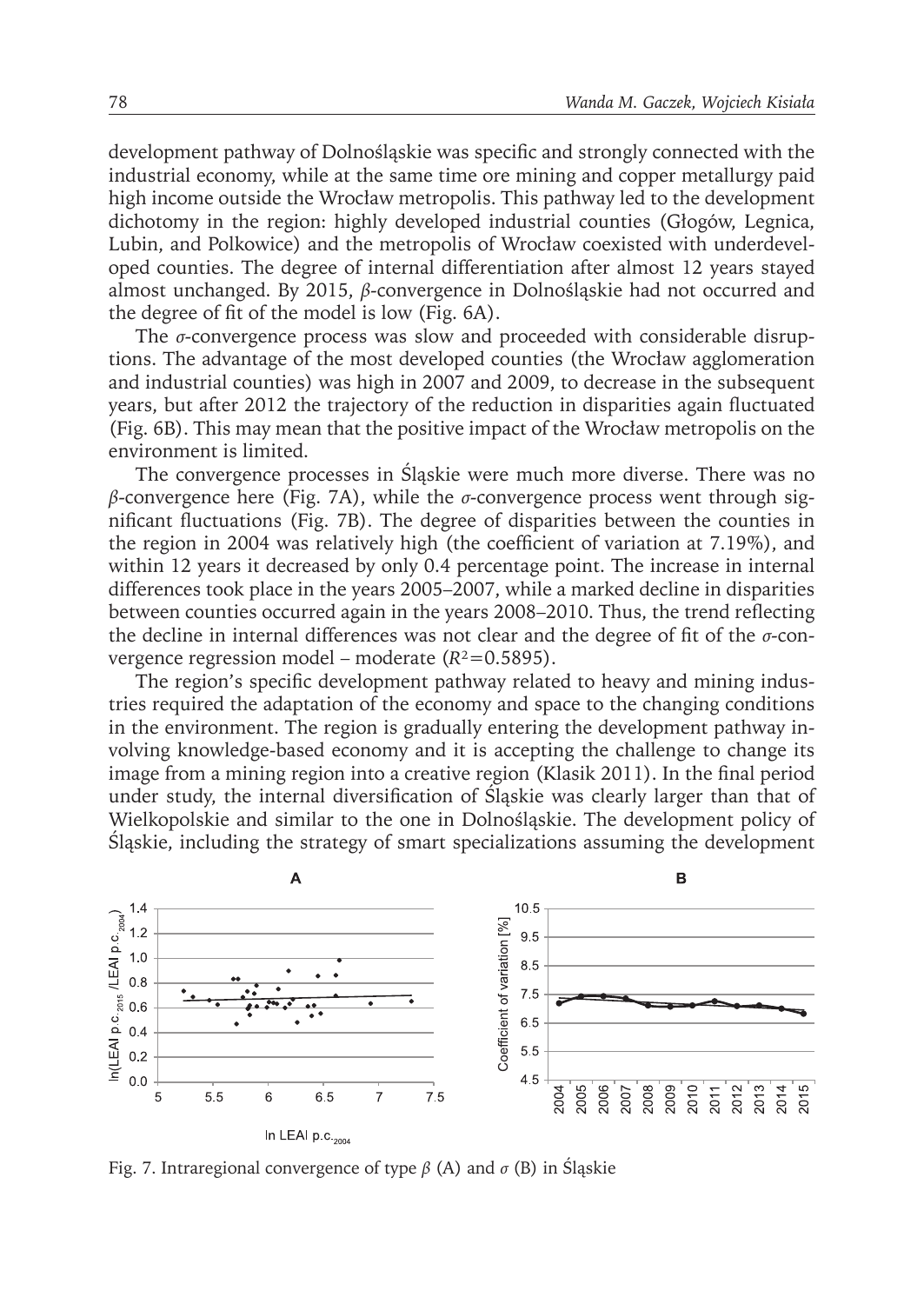

Fig. 8. Intraregional convergence of type *β* (A) and *σ* (B) in Łódzkie

of creative sectors and increased innovation, gradually yields results – the region maintains its place in the ranking of regional competitiveness and steadily reduces internal disparities (statistically confirmed by *σ*-convergence).

The process of reducing differences between counties in the Łódzkie region was also specific. Convergence of both type *β* and type *σ* was identified there (Table 4). The annual average convergence rate was 1.5% and the reduction of internal differences by half – if the environmental conditions do not change – will take place in about 47 years (Fig. 8A). However, the fit of the *β*-convergence regression model is low.

The *σ*-convergence regression model, in turn, is well fitted to empirical data  $(R<sup>2</sup>=0.8715)$ . The degree of initial differentiation (the coefficient of variation for 2004 was relatively high and reached 7.62%) between counties decreased by 1.5 percentage point after 12 years. The reduction of differences was clearly accelerated in 2008–2009, while in the following years it returned to the original rate of change. The obtained results, therefore, contradict the stereotypical claims about the growing and persistent advantage of the Łódź metropolis over the rest of the region. It can be added that in 2003 the spread between the subregions in Łódzkie was already lower than in other regions with regional metropolises (Gaczek & Komorowski 2006).

In Małopolskie, *β*-convergence did not occur, whereas *σ*-convergence was relatively pronounced. The lack of *β*-convergence (Fig. 9A) means that the development of the counties with low LEAI *per capita* did not progress faster than the development of the counties with the high index. There was no statistically significant relationship between the average growth rate and the initial situation in the counties. At the same time, *σ*-convergence occurred (Fig. 9B) and the regression model was very well fitted  $(R^2=0.8848)$ .

The diversification of growth of the Małopolskie counties was very high in 2004 (larger differences among the regions selected for detailed analysis occurred only in Mazowieckie), but within 12 years it decreased by 1.2 percentage points. The *σ*-convergence process proceeded in a relatively stable manner. The acceleration in reducing the differences took place in 2008–2011, while in 2012 the disparities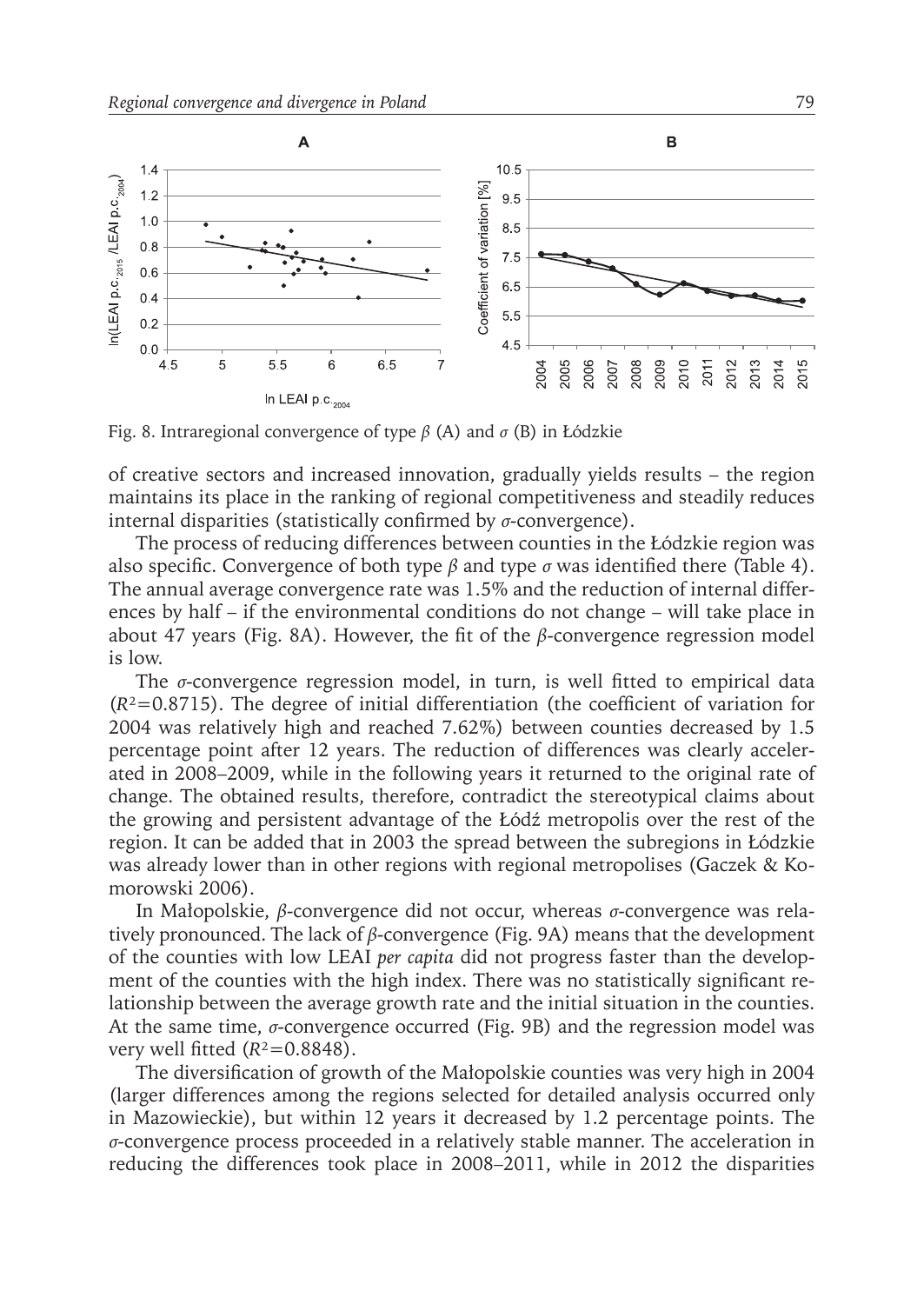

Fig. 9. Intraregional convergence of type *β* (A) and *σ* (B) in Małopolskie

increased again. The internal diversification of the region remains relatively high, but the advantage of the Krakow metropolis over other counties is gradually decreasing. Thus, despite the lack of *β*-convergence, we can conclude that Małopolskie has enjoyed the positive effects of the polarization and diffusion model of regional development since 2008. Although the differences between the counties decreased significantly, the degree of internal diversification of Małopolskie is still high. This may be the effect of maintaining a high level of growth in the metropolis of Krakow with the gradually increasing response capacity of the surrounding counties.

In the Mazowieckie region, there was statistically significant intraregional convergence of type *β* and *σ* (Table 4). The *β*-convergence model indicated that the average annual rate of the decline in differences between counties was 1.3%. Therefore, if external conditions do not change, the distance between the counties will be halved in about 55 years (i.e. it is slower than in Łódzkie and Wielkopolskie).

The initial level of internal differentiation in the region was very high (the LEAI *per capita* coefficient of variation between the counties in 2004 was 10.04%), while the disparities clearly decreased. This translated into statistically significant convergence of type *σ*. The fit of the *σ*-convergence regression model was very high  $(R<sup>2</sup>=0.984)$  and the process itself manifests an almost monotonic decrease in differences, a slight slowdown in the process occurred only in 2007. The process of *σ*-convergence within the region may suggest pushing growth impulses out of Warsaw as a result of the disadvantage of the agglomeration and the need to look for locations for new investments outside the central city. However, it can also mean that the response capacity of the surrounding areas has risen and gradually growth impulses are used more effectively in the counties distant from the central city. Nevertheless, the internal differentiation between the Mazowieckie counties in 2015 was the highest among the Polish regions (the coefficient of variation at 8.03%).

The emergence of *β*- and *σ*-convergence (Fig. 10) can be seen as the confirmation of the expected positive effects of the polarization and diffusion model of regional development, while the stereotype of the poor Mazowieckie and the rich Warsaw will gradually become obsolete.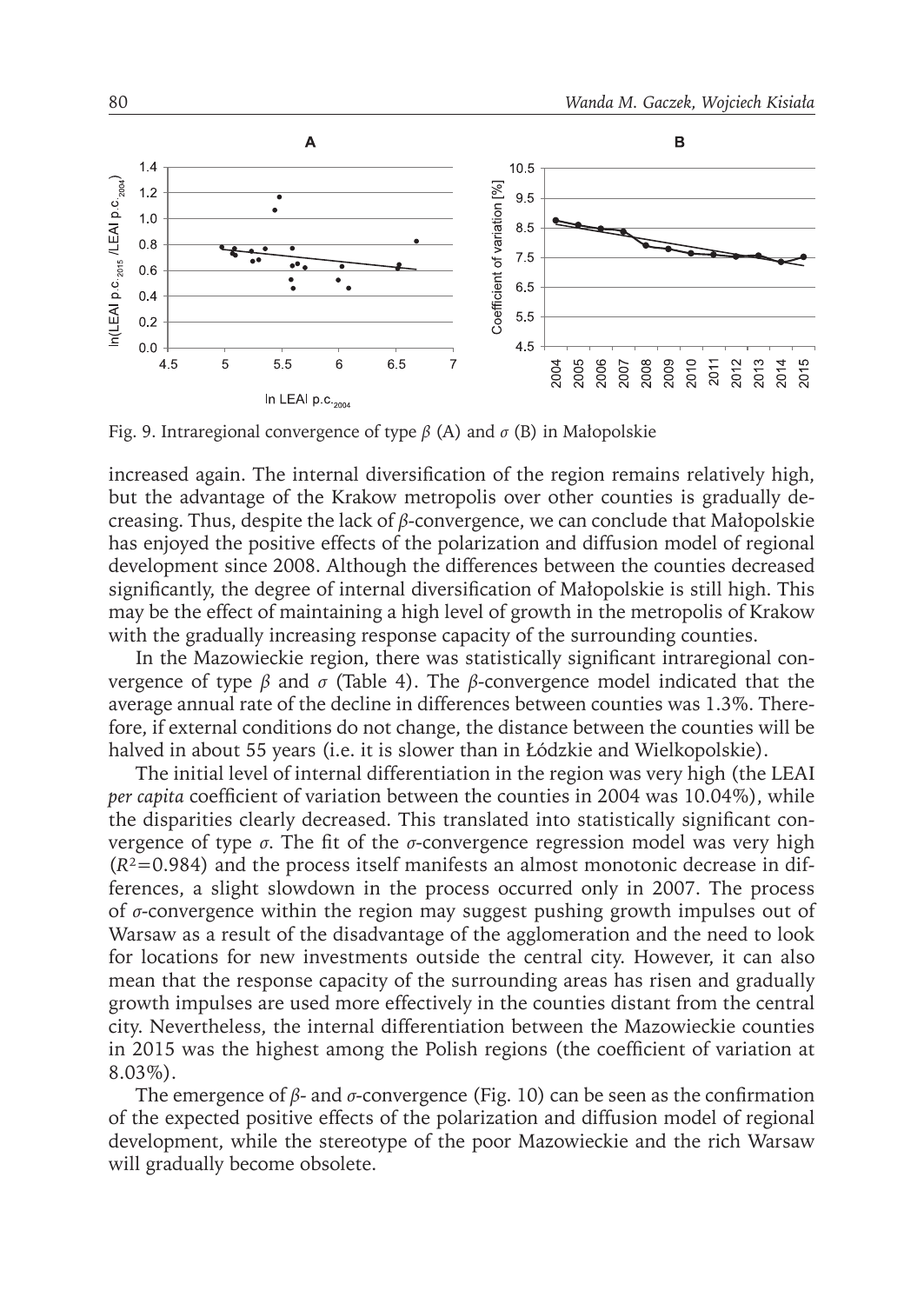

Fig. 10. Intraregional convergence of type *β* (A) and *σ* (B)in Mazowieckie

Kujawsko-Pomorskie is a region with the bipolar agglomeration of Toruń and Bydgoszcz, where statistically significant convergence of type *β* and *σ* occurred (Fig. 11). The difference in LEAI *per capita* between its counties decreased by 3.2% on an annual average, which was the highest of all the regions. Intraregional disparities will be reduced by a half in about 21 years if there are no disruptions to the current development pathway (Table 4).

The internal differences in Kujawsko-Pomorskie was relatively high in the initial period (the coefficient of variation exceeded 8.1%). Within 12 years, the diversification decreased by as much as 2.8 percentage points and was the fastest among all the regions. The process of reducing the differences was almost monotonic and the degree of fit of the  $\sigma$ -convergence regression model was very high ( $R$ <sup>2</sup>=0.9771). The discussion of the process probably requires more detailed internal analyses. It is notable, however, that this may be the effect of the polycentric growth pole of Bydgoszcz–Toruń. The counties outside the agglomeration are likely to have the capacity to use not only their own endogenous resources, but also the growth impulses generated by the growth pole.



Fig. 11. Intraregional convergence of type *β* (A) and *σ* (B) in Kujawsko-Pomorskie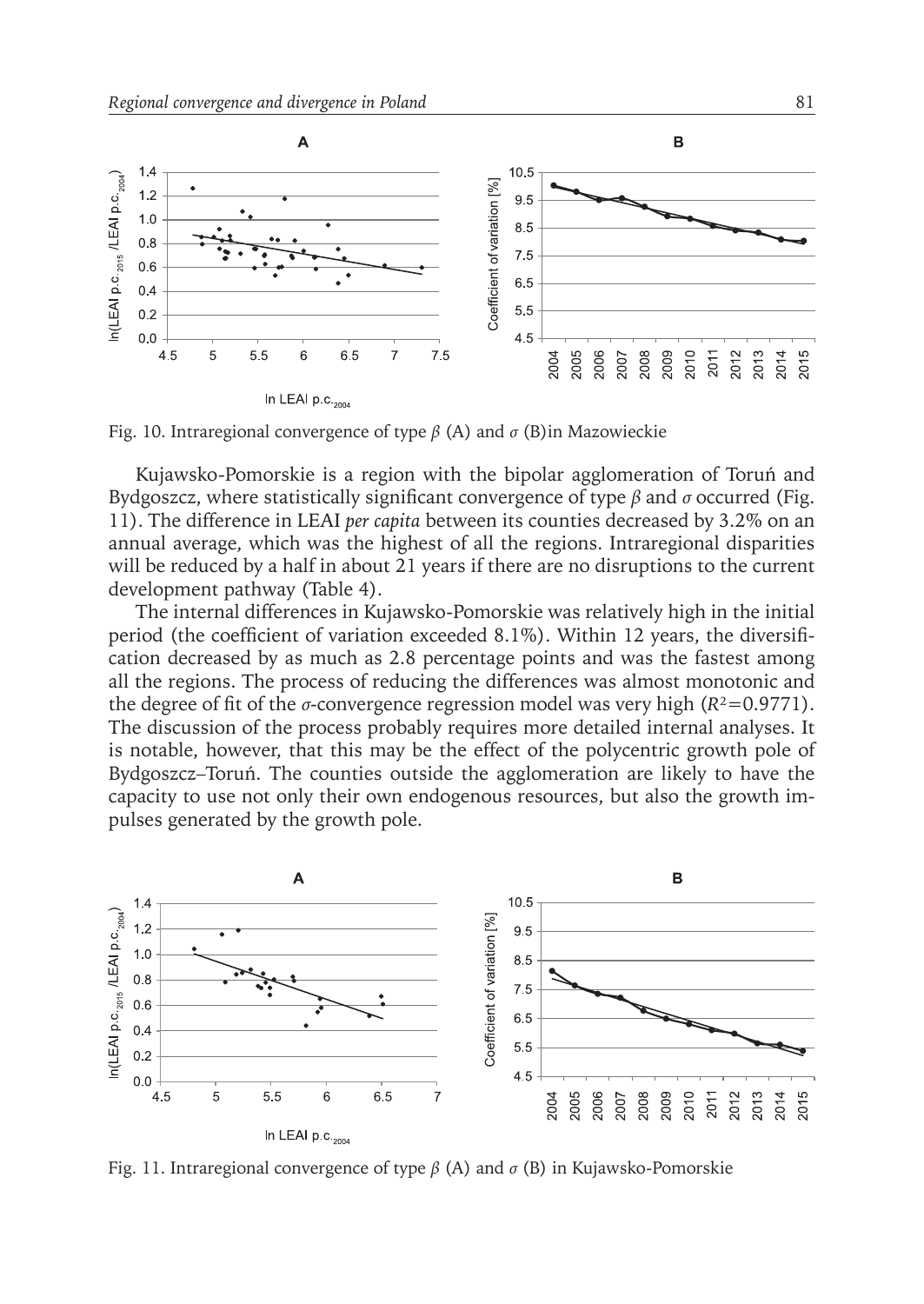#### **9. Conclusion**

The article aimed to explain whether Poland, after the accession to the European Union, experienced economic convergence at the interregional and intraregional level. It should be noted that it is difficult to make normative assessments of the changes occurring in internal disparities when the country is still catching up with highly developed Western European countries. Certain theoretical concepts propose that when a country sets out on a dynamic development pathway, it may initially experience an increase in internal disparities, and only in the longer term the internal development gap will diminish and the country will achieve regional cohesion (Williamson 1965). Thus, the identified divergence trends within the country may be a temporary side effect of dynamic growth processes, and it is only a matter of time when convergence processes will launch in the economic structure, labour productivity and income *per capita* (Domański 1990; Gawlikowska-Hueckel & Zielińska-Głębocka 2004). The interpretation of the results of the study based on the data from the relatively short period that has passed since the accession requires caution, especially while expressing the final assessment of the process involving changes in the level of disparities. We should remember that the economy responds to growth impulses with a certain delay and equilibrium is achieved in the long run.

The analysis showed that in the years 2004–2015 the regions diverged economically, while only in the period 2006–2008 there was a reduction in regional differences in economic growth. The lack of convergence may stem from the need to improve the efficiency of public intervention measures. In addition, regional divergence in Poland can be explained based on the post-Keynesian concepts popularized by Myrdal (1957). According to these concepts, economic growth is a spatially cumulative process, which means that rich regions, thanks to accumulated capital and access to resources, attract more economic activity and limit the growth opportunities of less developed areas through the so-called leaching effects (negative effects such as the drainage of labour resources, capital, goods and services to privileged areas). In terms of regional policy, it is therefore important to create conditions for the diffusion of growth impulses from the growth poles to the surrounding areas and to achieve positive dissemination effects.

Different results were obtained by analysing economic convergence through the prism of counties. The analysis revealed that in the years under study inequalities in the level of economic development of the counties in Poland were decreasing. The process of economic convergence at the local level resulted, however, from the progressive alignment of the land counties with the simultaneous lack of statistically significant regularities leading towards changes in inequality in the set of city counties.

This may be caused by the fact that the group of land counties is more homogeneous in terms of population potential, economic structure or their place in the hierarchy of territorial units than the group of city counties. This homogeneity largely favours the impact of countervailing forces, and thus the achievement of economic convergence. In addition, land counties made better use of access to external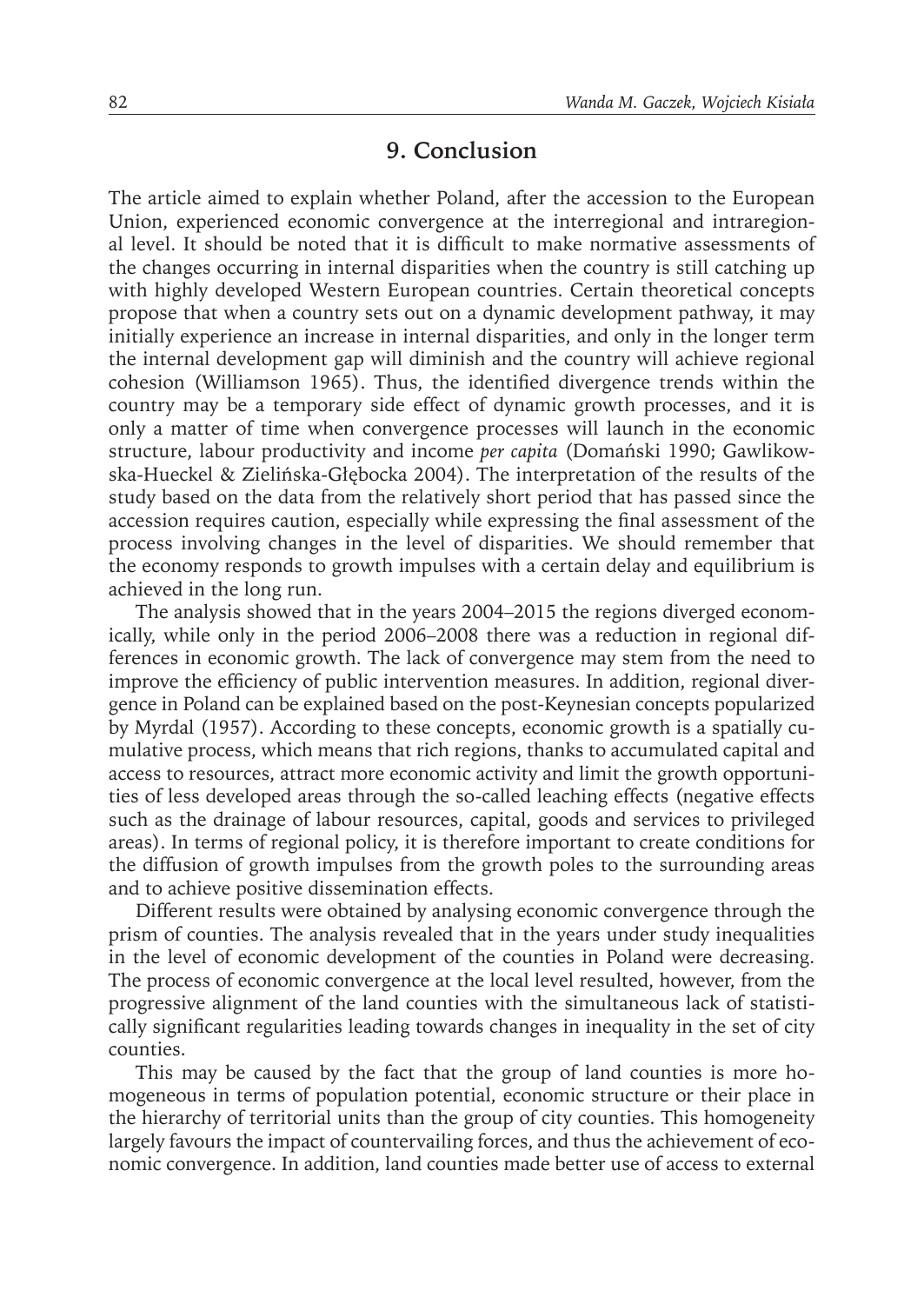financial resources than city counties. These were not only the EU funds within the framework of the Common Agricultural Policy, i.e. direct subsidies for farmers, but also funds from the sectoral operational program *Restructuring and Modernization of the Food Sector and Rural Development* (2004–2006) and various operational programs of the horizontal objective *The Equalization of Development Opportunities and Supporting Structural Changes in Rural Areas* (2007–2013). Access to these funds probably contributed to the higher rate of reducing development disparities.

In the internally diversified group of city counties, compensatory tendencies, stemming from the fact that less developed entities attract investment with lower costs, co-exist with polarizing forces. Increased inequalities may be also caused by the presence of the entities that are the cores of metropolitan areas and perform administrative capital functions. These functions may trigger a multiplier effect affecting other elements of the local economy and thus become the basis for further development of these counties with simultaneous stagnation and development problems of the counties located peripherally and deprived of growth factors.

The results of the study on intraregional convergence revealed more or less pronounced pro-convergence tendencies in all the regions. Divergence at the interregional level with simultaneous intraregional convergence may imply that the polarization and diffusion model adopted as part of the implementation of the regional development policy brings the expected results. The obtained results, however, lead to the conclusion that in the modern phase of development, the diffusion of growth impulses has a local dimension and manifests itself mainly at the intraregional level.

Emerging intraregional convergence provides further arguments to the discussion unfolding in literature on regional policy and, in particular, on the use of financial instruments of the EU cohesion policy. Kisiała et al. (2017) argue that the Polish regions predominantly adopted the EU funds allocation strategy that was clearly linked with the polarization model – financial support from regional operational programs was concentrated in the capitals of the regions, their suburban zones and the centres of subregional importance. The study results showed that despite this tendency convergence processes emerged in each region, which may indicate that the growth impulses induced by the growth centres were successfully absorbed by the environment. However, the convergence process varied from region to region. The methods used to evaluate the effects of the regional policy implementation so far have not been sufficiently developed and the conclusions drawn based on these methods are often ambiguous (Malik 2011).

Surveys of local government authorities, however, proved that the majority of self-governments allocating the EU funds within the intraregional policy framework were in favour of reducing spatial differences in the level of development, favouring support for peripheral and rural areas (Kisiała & Stępiński 2013). It is difficult to determine the dominance of the compensation model over the polarization and diffusion one and vice versa. In the light of the research results, it is possible to positively assess the effects of the regional policy in the form of convergence within the regions. At the same time, the increasing dispersion of economic growth levels between the regions may be the source of concern. Authorities responsible for shaping regional policy should ensure that the observed divergence is only a temporary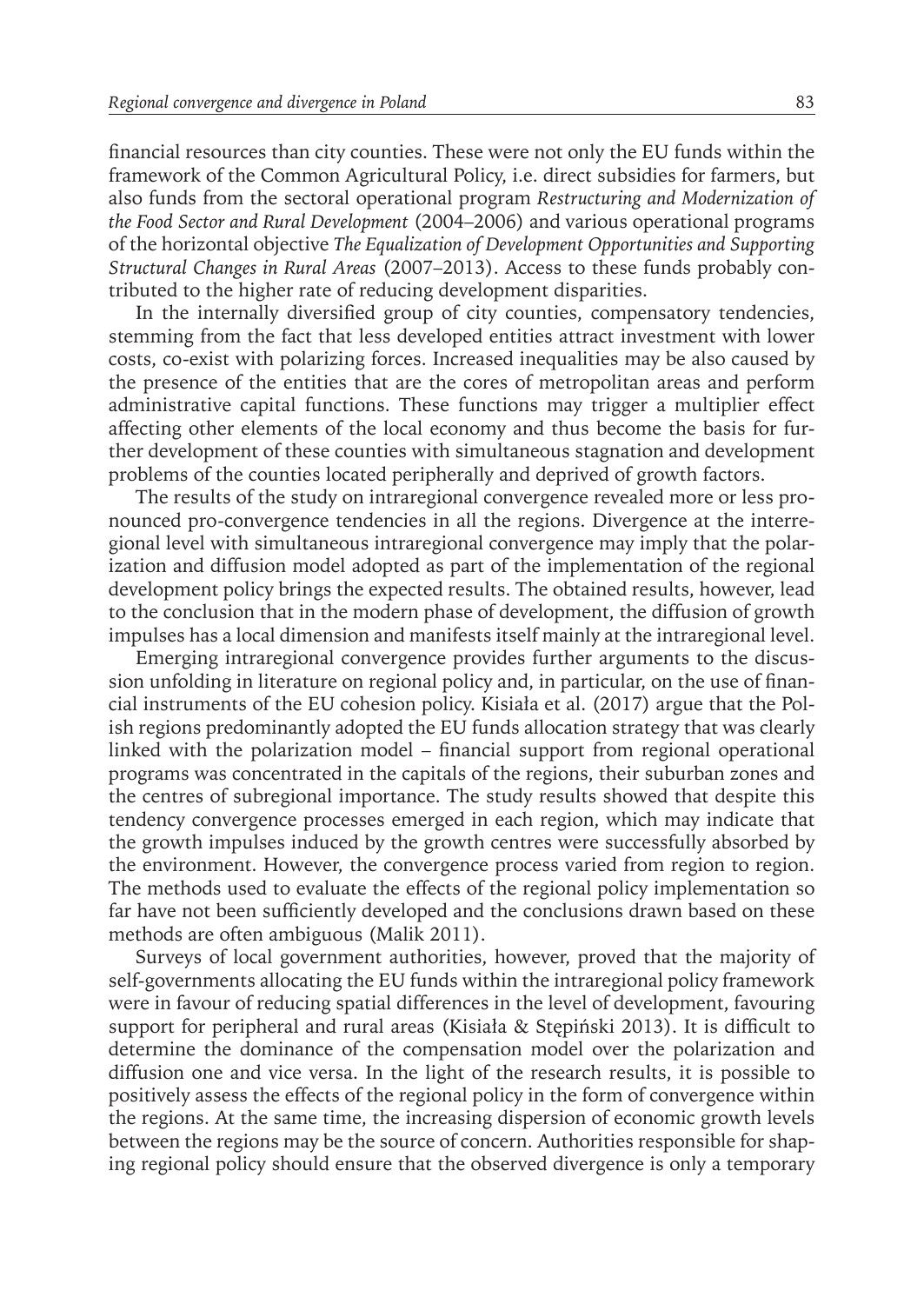process resulting from the need to use the available factors and growth resources effectively, and not to maintain excessive spatial polarization of the country.

## **References**

- Barro RJ, Sala-i-Martin XX (1992) Convergence. *Journal of Political Economy* 100(2): 223–251. Barro RJ, Sala-i-Martin XX (2004) *Economic Growth*. The MIT Press, Cambridge.
- Brakman S, Garretsen H, Gorter J, van der Horst A, Schramm M (2005) *New Economic Geography, Empirics and Regional Policy*. CBP Netherlands Bureau for Economic Policy Analysis, Hague. http://www.eco.rug.nl/~brakman/NEG\_CPB2005.pdf, accessed July 2017.
- Churski P (2014) Model polaryzacyjno-dyfuzyjny w przemianach polityki spójności konsekwencje dla ukierunkowania polityki rozwoju. *Rozwój Regionalny i Polityka Regionalna* 25: 13–27.
- Domański R (1990) *Gospodarka przestrzenna*. PWN, Warszawa.
- Domański R (2012) *Ewolucyjna gospodarka przestrzenna*. Wyd. UEP, Poznań.
- Friedman M (1992) Do Old Fallacies Ever Die? *Journal of Economic Literature* 30: 2129–2132.
- Gaczek WM (2006) Polaryzacja czy wyrównywanie szans rozwoju gospodarczego w regionach Polski. *Prace Naukowe AE we Wrocławiu* 1143: 23–37.
- Gaczek WM (2010) Miasta jako bieguny rozwoju w polskiej przestrzeni polaryzacja czy konwergencja. *Zeszyty Naukowe UEP* 161: 88–110.
- Gaczek WM (2011) Aglomeracja a rozwój regionu. In: Harańczyk A (ed.) Perspektywy rozwoju regionalnego Polski w okresie programowania po 2013 r. cz. I. *Studia KPZK PAN*, vol. CXL, Warszawa: 209–222.
- Gaczek WM, Komorowski J (2006) Przewaga konkurencyjna gospodarki wielkiego miasta w regionie. In: Słodczyk J, Szafranek E (eds) *Kierunki przekształceń struktury gospodarczej i społeczno-demograficznej miast*. Wyd. Uniwersytetu Opolskiego, Opole.
- Gawlikowska-Hueckel K, Zielińska-Głębocka A (2004) *Integracja europejska. Od jednolitego rynku do unii walutowej*. Wydawnictwo C.H. Beck, Warszawa.
- Hampl M (2007) Regionální diferenciace současného socioekonomického vývoje v České republice. *Sociologický časopis/Czech Sociological Review* 43(5): 889–910.
- Jabłoński Ł (2012) *Kapitał ludzki a konwergencja gospodarcza*. C.H. Beck, Warszawa.
- Kisiała W (2016a) Nierówności regionalne a wzrost gospodarczy weryfikacja hipotezy odwróconego U Williamsona. *Prace Naukowe UE we Wrocławiu* 439: 167–177.
- Kisiała W (2016b) Zmiany nierówności poziomu rozwoju gospodarczego powiatów w Polsce – konwergencja czy dywergencja? *Prace Naukowe UE we Wrocławiu* 418: 36–49.
- Kisiała W, Bajerski A, Stępiński B (2017) Equalising or Polarising: The Centre–Periphery Model and the Absorption of EU Funds under Regional Operational Programmes in Poland. *Acta Oeconomica* 67(3): 413–434.
- Kisiała W, Stępiński B (2013) Rola obszarów metropolitalnych w rozwoju regionalnym w opinii władz samorządowych. *Samorząd Terytorialny* 10: 29–48.
- Kisiała W, Stępiński B (eds) (2012) *Obszary metropolitalne jako bieguny wzrostu analiza wpływu wykorzystania funduszy strukturalnych na rozwój społeczno-gospodarczy regionów. Raport końcowy*. UEP, Poznań.
- Kisiała W, Suszyńska K (2017) Economic growth and disparities: an empirical analysis for the Central and Eastern European countries. *Equilibrium. Quarterly Journal of Economics and Economic Policy* 12(4): 613–631.
- Klasik A (ed.) (2011) The Cities and Agglomerations Development Based on the Culture Sector and Creative Industries. *Studia Regionalia* 30.